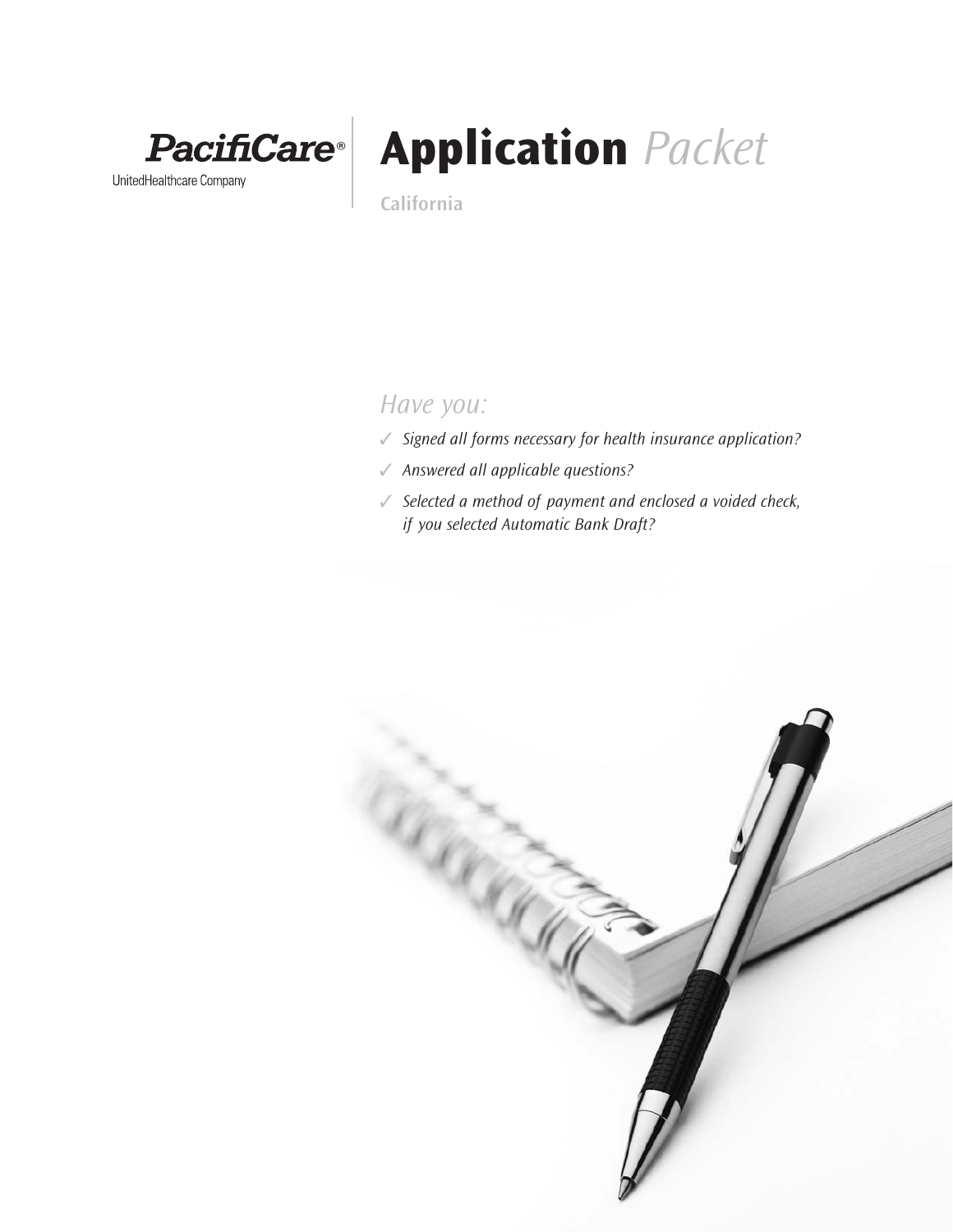

### **HOW TO APPLY FOR COVERAGE**

Here are the steps to follow to ensure your application is processed as quickly as possible. Be sure to answer all questions completely and provide all the requested information. Incomplete information may result in a processing delay. *Print clearly using black ink.*

#### **1. Applicant, Dependent Application Information and Eligibility**

Complete these sections of the application. If the parent or legal guardian is applying for child only coverage, list the child as the applicant.

#### **2. Coverage Information**

- a) Indicate who is applying for medical coverage and enter your requested effective date. We only allow first of the month or fifteenth of the month effective dates. Actual effective dates are determined by PacifiCare. **Do not cancel any existing coverage until you are notified that your application has been approved.**
- b) Enter the details of the plan you have selected:

**Product Name: Personal Select<sup>SM</sup>, Personal SDHP<sup>SM</sup> or Personal** Benefit<sup>sM</sup> (HDHP).

**Copay/Deductible:** Copay is a fixed fee paid by the insured for specific services. Deductible is the amount of covered expenses an insured pays before benefits are paid under the policy. *Example: \$30/\$2500 or \$35/\$5000.*

**Coinsurance:** Coinsurance is the insurance plan's level of coverage after the calendar year deductible is satisfied. After the coinsurance limit is met, the insurer pays 100% of covered expenses for the remainder of the calendar year.

*Example: 70% or 80%.* 

c) To best answer the statement about your status as a HIPAA - eligible individual, you may refer to questions 1-6 on page 3 of the application.

#### **3. Medical History**

Be sure to disclose all health history for the applicant and all dependents listed on the application. Even if your application is approved, any omissions or false statements may result in future claims being denied and/or termination or rescission of coverage.

Include all requested details and explanations. If you need to include additional information, attach an extra sheet of paper. Include your signature and date on the extra sheet.

**4. Prior Coverage and Terms and Conditions of Insurance**

Complete the questions on page 3 of application. Review all Terms and Conditions of the application and the Arbitration **Disclosure** 

#### **SUBMITTING YOUR COMPLETED APPLICATION**

- Review your application to be sure it is complete.
- Sign and date your application. Signatures are also required for your spouse/domestic partner and adult dependent child(ren) age 18 and over, if applying for coverage.
- Sign and date the Authorization to Release Medical Information for Underwriting. Signatures are also required for your spouse/domestic partner and adult dependent child(ren) age 18 and over if applying for coverage.
- Complete the Payment Authorization Form. Be sure to include your first premium payment payable to American Medical Security Life Insurance Company.
- Please submit your completed application to your producer\*. Your producer's signature is required on the application. FAX OR E-MAIL SUBMISSIONS MAY ALSO BE AVAILABLE. PLEASE CONTACT US TO REVIEW YOUR OPTIONS at (800) 232-5432 option 2.
- **Note: Coverage does not become effective under any circumstances until an application has been approved and written notice is provided.**

*\* If no producer, please submit all applicable forms and payments to: American Medical Security P.O. Box 19032 Green Bay, WI 54307-9032*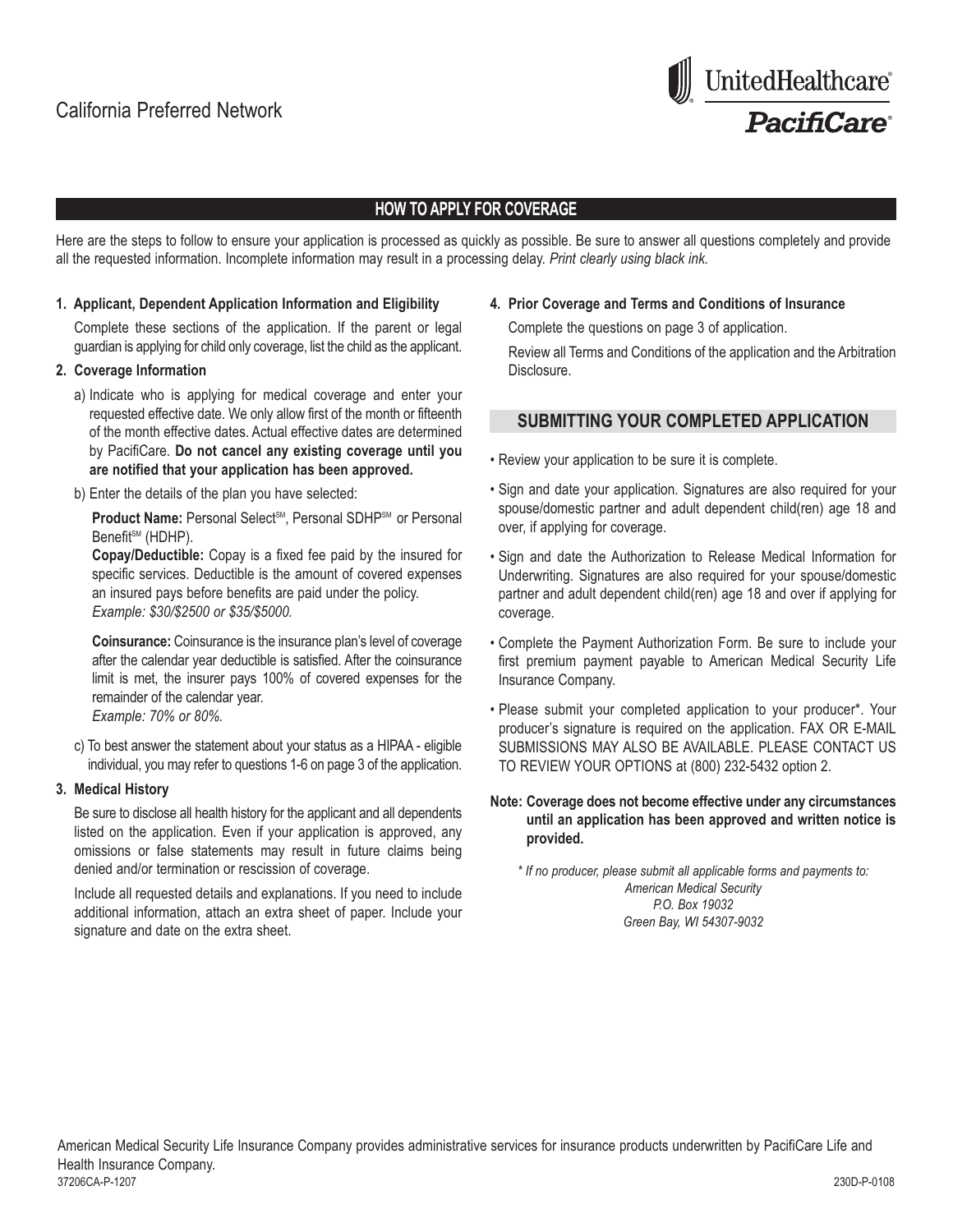## **California Individual Application for Health Insurance**



A UnitedHealthcare Company

❑ New Business ❑ Change in Benefits (specify requested date below in Coverage Information section) ❑ Dependent Add This application is to be completed by the applicant applying for coverage. For child only, application is to be completed by the child's parent or legal guardian if child is not of legal age.

| <b>Applicant's Social Security Number</b>                                                                                                                                        |                                                                                   | Group No. (Home Office to assign)                                                                                                                       |                                                |  |  |  |
|----------------------------------------------------------------------------------------------------------------------------------------------------------------------------------|-----------------------------------------------------------------------------------|---------------------------------------------------------------------------------------------------------------------------------------------------------|------------------------------------------------|--|--|--|
|                                                                                                                                                                                  |                                                                                   | APPLICANT/PERSON TO BE COVERED FOR CHILD ONLY                                                                                                           |                                                |  |  |  |
|                                                                                                                                                                                  |                                                                                   |                                                                                                                                                         |                                                |  |  |  |
|                                                                                                                                                                                  |                                                                                   |                                                                                                                                                         |                                                |  |  |  |
| (PO Box, not acceptable)                                                                                                                                                         |                                                                                   |                                                                                                                                                         |                                                |  |  |  |
|                                                                                                                                                                                  |                                                                                   |                                                                                                                                                         |                                                |  |  |  |
| Home Phone No. (1992) (Comparison of the September of Call Comparison Call Alternate Phone No. (if applicable) (2008)                                                            |                                                                                   |                                                                                                                                                         |                                                |  |  |  |
|                                                                                                                                                                                  |                                                                                   |                                                                                                                                                         |                                                |  |  |  |
| $\Box$ Single $\Box$ Married $\Box$ Domestic Partner                                                                                                                             |                                                                                   | Ethnicity (Optional) Q Caucasian or White Q Hispanic or Latino Q American Indian or Alaskan Native                                                      |                                                |  |  |  |
| Language (Optional) □ English □ Spanish □ Other   □ Black or African-American □ Asian, Native Hawaiian, other Pacific Islander □ Not Provided                                    |                                                                                   |                                                                                                                                                         |                                                |  |  |  |
|                                                                                                                                                                                  |                                                                                   |                                                                                                                                                         |                                                |  |  |  |
| Thes Thomas Are you a U.S. citizen? If no, list how long in the U.S.: The Management Control of the U.S. Are you a U.S. citizen? If no, list how long in the U.S.:               |                                                                                   |                                                                                                                                                         | (Attach copy of valid permanent resident card) |  |  |  |
|                                                                                                                                                                                  | DEPENDENT ENROLLMENT INFORMATION                                                  |                                                                                                                                                         |                                                |  |  |  |
|                                                                                                                                                                                  | (If more space is needed, attach an additional sheet of paper, sign and date it.) |                                                                                                                                                         |                                                |  |  |  |
|                                                                                                                                                                                  |                                                                                   |                                                                                                                                                         |                                                |  |  |  |
|                                                                                                                                                                                  |                                                                                   | Primary Care Physician's Name                                                                                                                           |                                                |  |  |  |
|                                                                                                                                                                                  |                                                                                   |                                                                                                                                                         |                                                |  |  |  |
|                                                                                                                                                                                  |                                                                                   |                                                                                                                                                         |                                                |  |  |  |
| Child (First Name & M.I., last name if different): example and the state of the state of the Soc. Sec. No.                                                                       |                                                                                   |                                                                                                                                                         |                                                |  |  |  |
|                                                                                                                                                                                  |                                                                                   |                                                                                                                                                         |                                                |  |  |  |
|                                                                                                                                                                                  |                                                                                   |                                                                                                                                                         |                                                |  |  |  |
|                                                                                                                                                                                  |                                                                                   |                                                                                                                                                         |                                                |  |  |  |
| Dependents (age 19 through 23) attending school full-time, include name of dependent, name/address of school, and number of credits:                                             |                                                                                   |                                                                                                                                                         |                                                |  |  |  |
|                                                                                                                                                                                  |                                                                                   |                                                                                                                                                         |                                                |  |  |  |
|                                                                                                                                                                                  | <b>ELIGIBILITY</b>                                                                |                                                                                                                                                         |                                                |  |  |  |
| Are you or any family members covered by Medicare/Medicaid? If yes, list family members and their effective date: _<br>$\Box$ Yes $\Box$ No                                      |                                                                                   |                                                                                                                                                         |                                                |  |  |  |
| $\Box$ Yes $\Box$ No                                                                                                                                                             |                                                                                   | Are you, any family member, or significant other pregnant or in the process of adoption or surrogacy (including those not applying for coverage)? _____ |                                                |  |  |  |
| Are you or any eligible dependent disabled, receiving disability payments, or hospital confined? _<br>$\Box$ Yes $\Box$ No                                                       |                                                                                   |                                                                                                                                                         |                                                |  |  |  |
| <b>COVERAGE INFORMATION</b>                                                                                                                                                      |                                                                                   |                                                                                                                                                         |                                                |  |  |  |
| Medical:<br>Applicant<br>Applicant/Family<br>Applicant/Child(ren) <b>Q</b> Child only                                                                                            | Applicant/Spouse or Domestic Partner                                              |                                                                                                                                                         |                                                |  |  |  |
|                                                                                                                                                                                  |                                                                                   |                                                                                                                                                         |                                                |  |  |  |
|                                                                                                                                                                                  |                                                                                   |                                                                                                                                                         |                                                |  |  |  |
| Upon signature of this application, I am indicating that I have selected the plan design within this Coverage Information section and that I fully understand the benefit levels |                                                                                   |                                                                                                                                                         |                                                |  |  |  |
| of this plan.                                                                                                                                                                    |                                                                                   |                                                                                                                                                         |                                                |  |  |  |

❏ I am a HIPAA Eligible Individual as defined in the Prior Coverage section on page 3 of this application and I choose to apply for (HIPAA Eligible medical plan selected): \_\_\_\_\_\_\_\_\_\_\_\_\_\_\_\_\_\_\_\_\_\_\_\_\_\_\_\_\_\_\_\_\_\_\_\_\_\_\_\_\_\_\_\_\_\_\_\_\_\_\_\_\_\_\_\_\_\_\_\_\_\_\_\_\_\_\_\_\_\_\_\_\_\_\_\_\_\_\_\_\_\_\_

❏ I am a HIPAA Eligible Individual as defined in the Prior Coverage section on page 3 of this application but I choose to apply for the Non-HIPAA Eligible medical plan selected. I understand there is no guarantee of policy issuance and that the pre-existing condition limitations of the selected plan will apply regardless of my status as a HIPAA Eligible Individual.

**CALIFORNIA LAW PROHIBITS AN HIV TEST FROM BEING REQUIRED OR USED BY HEALTH INSURANCE COMPANIES AS A CONDITION OF OBTAINING HEALTH INSURANCE COVERAGE.**

**Home Office Use Only**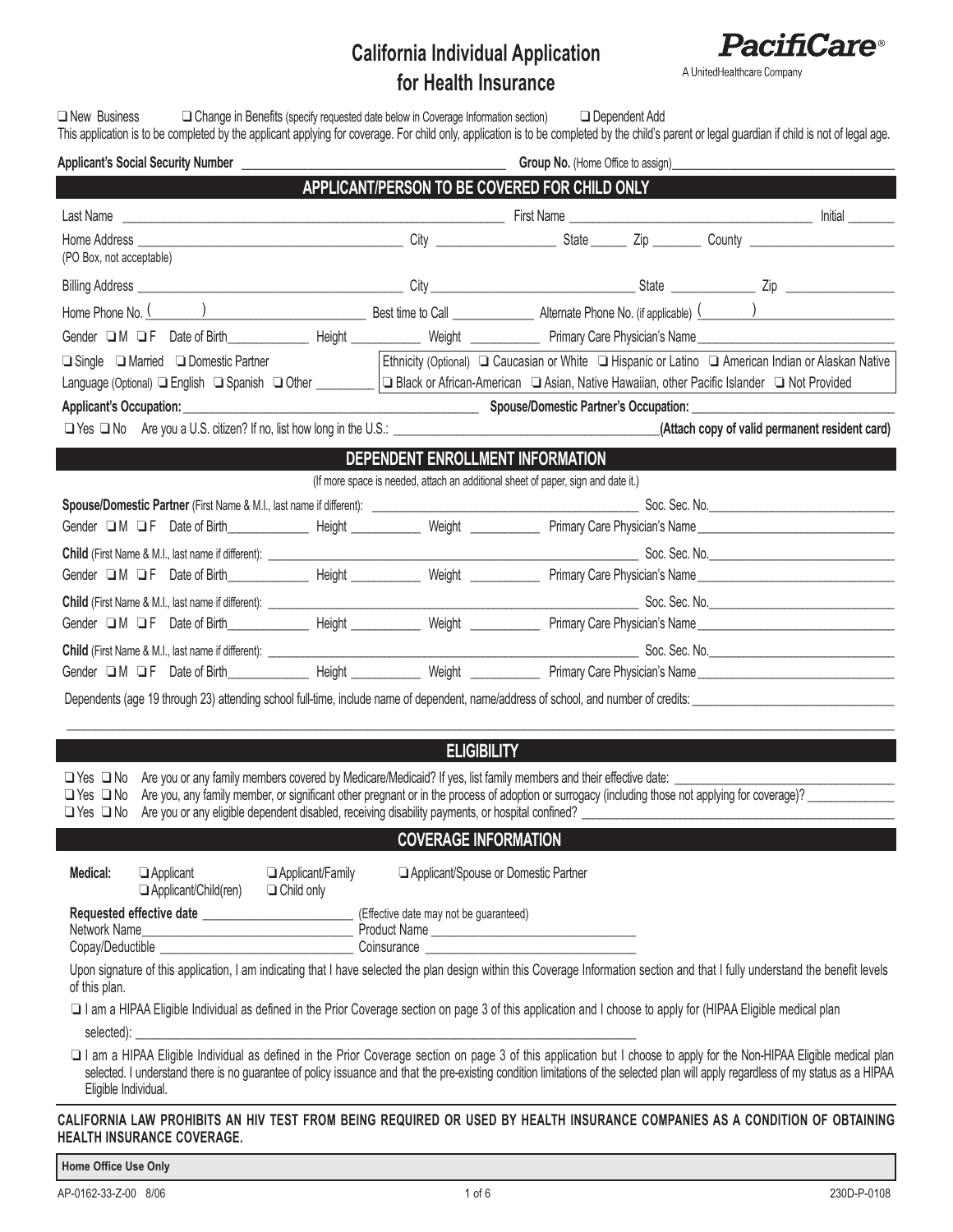Depending upon state law, this information may be used in determining whether your application is approved for coverage.

#### **MEDICAL HISTORY**

A. Within the past five years, has any person to be insured ever had any conditions, diagnosis, consultation, routine follow-up, treatment, or therapy; been prescribed any medication; been monitored; or received counseling for any of the following?…(Provide details to "Yes" answers below.)

| 1) Digestive Disorder<br>6) Genitourinary<br>No<br>10) Psychological<br>No<br>Yes<br>Yes<br>No<br>Yes<br>a. Fibrocystic Breast, Implants,<br>a. Irritable Bowel, Spastic Colon<br>$\Box$<br>$\Box$<br>a. Anxiety, Panic Disorder<br>$\Box$<br>O<br>$\Box$<br>$\Box$<br>$\Box$<br><b>Other Breast Condition</b><br>$\Box$<br>$\Box$<br>b. Depression, Major Depressive Disorder $\Box$<br>b. Colitis, Crohn's Disease<br>$\Box$<br>$\Box$<br>$\Box$<br>$\Box$<br>b. Ovarian Cyst, Uterine Fibroid<br>$\Box$<br>c. Bipolar Disorder<br>c. Gastric Reflux, Heartburn<br>Q.<br>$\Box$<br>$\Box$<br>$\Box$<br>$\Box$<br>$\Box$<br>$\Box$<br>d. Obsessive Compulsive Disorder<br>d. Gallbladder Disease<br>c. Infertility Testing or Treatment<br>$\Box$<br>$\Box$<br>d. Menstrual, Reproductive Organ Disorder <del>u</del><br>$\Box$<br>$\Box$<br>e. Schizophrenia, Schizoaffective Disorder<br>$\Box$<br>e. Hepatitis, Other Liver Disorder<br>$\frac{0}{0}$<br>$\Box$<br>$\Box$<br>$\Box$<br>$\Box$<br>f. Other Digestive or Intestinal Disorder<br>$\Box$<br>e. Abnormal Pap Smear<br>f. Anorexia, Bulimia Nervosa<br>$\Box$<br>f. Prostate Gland Disorder,<br>g. Other Psychological Condition<br>No<br>2) Cardiovascular/Circulatory<br>Yes<br>Abnormal PSA Test<br>$\Box$<br>$\Box$<br>a. High Blood Pressure, Hypertension<br>$\Box$<br>$\Box$<br>No<br>11) Neurological<br>Yes<br>$\Box$<br>$\Box$<br>g. Sexually Transmitted Disease<br>a. Cerebral Palsy, Muscular Dystrophy<br>$\Box$<br>$\Box$<br>$\Box$<br>b. Mitral Valve Prolapse, Heart Murmur<br>$\Box$<br>h. Urinary Tract, Bladder,<br>$\Box$<br>b. Epilepsy, Seizures, Convulsions<br>$\Box$<br>c. Chest Pain, Heart Attack, Arrhythmia,<br>$\Box$<br>$\Box$<br>Kidney Disorder<br>$\Box$<br>$\Box$<br>$\Box$<br>Angina, Palpitations<br>$\Box$<br>c. Headaches, Migraines<br>$\Box$<br>$\Box$<br>$\Box$<br>$\Box$<br>d. Vascular Abnormality, Poor Circulation<br>d. Mental Retardation, Down's Syndrome<br>7) Eyes/Ears/Nose/Throat/Skin<br>Yes<br>No<br>$\Box$<br>e. Stroke, Transient Ischemic Attack<br>$\Box$<br>e. Multiple Sclerosis, Paralysis<br>$\Box$<br>Q.<br>$\Box$<br>a. Acne, Skin Disorder<br>Q<br>$\Box$<br>$\Box$<br>$\Box$<br>f. Other Heart Condition or Disease<br>$\Box$<br>$\Box$<br>b. Ear, Nose, Sinus, Throat, Mouth<br>$\Box$<br>f. Other Neurological Disease or Disorder<br>$\begin{array}{c} \square \\ \square \end{array}$<br>$\Box$<br>$\Box$<br>g. Alzheimer's Disease, Dementia<br>Q<br>c. Eye, Cataracts, Glaucoma, Other<br>3) Respiratory/Lung<br>Yes<br>No<br>$\Box$<br>$\Box$<br>h. Parkinson's Disease<br>$\Box$<br>d. Loss of Hearing, Deafness<br>$\Box$<br>a. Allergies, Asthma<br>Q<br>$\Box$<br>$\Box$<br>$\Box$<br>i. Autism, Pervasive Develop. Disorder<br>e. Jaw Condition or TMJ<br>$\Box$<br>$\Box$<br>$\Box$<br>b. Bronchitis, COPD, Emphysema<br>$\Box$<br>$\Box$<br>f. Vision Impairment, Blindness<br>$\Box$<br>No<br>$\Box$<br>12) General<br>c. Sleep Apnea, Tuberculosis<br>Yes<br>$\Box$<br>$\Box$<br>a. Abnormal Test Results (except for HIV)<br>$\Box$<br>d. Other Respiratory or Lung Disorder<br>$\Box$<br>8) Endocrine/Gland/Lymph/Blood<br>No<br>Yes<br>$\Box$<br>$\Box$<br>b. Burns<br>a. Blood Abnormality, Anemia (except for HIV) $\Box$<br>$\Box$<br>4) Musculoskeletal/Nerve<br>No<br>Yes<br>$\Box$<br>c. Congenital Abnormality, Loss of Limb<br>$\Box$<br>$\Box$<br>b. Elevated Cholesterol/Triglycerides<br>Q<br>a. Arthritis or Rheumatism, Carpal Tunnel<br>$\Box$<br>$\Box$<br>$\Box$<br>$\Box$<br>d. Edema<br>c. Diabetes, Pancreas, Elevated Glucose $\square$<br>$\Box$<br>$\Box$<br>$\Box$<br>b. Neck, Back, Spinal Condition<br>$\Box$<br>e. Fibromyalgia, Chronic Fatigue<br>$\Box$<br>$\Box$<br>$\Box$<br>d. Hormonal Disorder, Adrenal<br>$\Box$<br>$\Box$<br>c. Bone, Muscles, Joint Condition<br>$\Box$<br>$\Box$<br>f. Hernia<br>e. Lymph Gland Disorder,<br>$\Box$<br>$\Box$<br>d. Fracture, Dislocation, Internal Fixation<br>$\frac{0}{0}$<br>g. Organ or Tissue Transplant<br>$\Box$<br>$\Box$<br>$\Box$<br>Immune System (except for HIV)<br>$\Box$<br>$\Box$<br>e. Lupus, Connective Tissue Disease<br>h. Pain Disorder<br>$\Box$<br>$\Box$<br>$\Box$<br>f. Thyroid, Goiter<br>$\Box$<br>$\Box$<br>f. Osteoporosis, Osteopenia<br>$\Box$<br>$\Box$<br>i. Surgical Implants<br>No<br>9) Alcohol/Drug<br>Yes<br>$\Box$<br>$\Box$<br>Chronic Infection<br>No<br>5) Cyst/Tumor/Polyp/Malignancy<br>Yes<br>a. Alcoholism, Alcohol Use (3+ drinks/day)<br>$\Box$<br>$\Box$<br>$\Box$<br>k. Ulcer<br>$\Box$<br>$\Box$<br>$\Box$<br>a. Cancer, Leukemia<br>$\Box$<br>b. Drug or Substance Abuse, Illicit Use<br>$\Box$<br>$\Box$<br>b. Cyst, Growth, Lump, Tumor, Polyp<br>$\Box$<br><b>No</b><br>13) Other<br>Yes<br>c. Hodgkin's or Non-Hodgkin's Lymphoma<br>▫<br>$\Box$<br>a. Health disorders not listed above<br>$\Box$<br>$\Box$<br>(except for HIV)<br>B. □ Yes □ No Have you or any eligible dependent ever been declined, postponed, ridered, rescinded, or rated up for medical, disability, critical illness, life insurance, or<br>long term care with another insurance carrier? If yes, explain:<br>C. Thes Tho In the past five years, have you or any person to be insured received treatment, received therapy, taken medication, or consulted a health care provider for any<br>reason? If yes, explain: _<br>D. The Yes Tho Are you or any person to be insured currently taking any prescription medication, over-the-counter medication, vitamin therapy or alternative remedies<br>(including herbs)? Please indicate the reason for use:<br>E. Q Yes Q No In the past five years, have you or any person to be insured been advised to have a test or treatment, been advised to obtain equipment or service, been<br>advised of a condition that may require attention or treatment, or are you awaiting the results of any medical tests or investigation? Explain:<br>F. The Supposent of the past five years, has any person to be insured been advised to seek treatment for or been advised to limit alcohol or drug use, been a member<br>of any alcohol or drug abuse support group or used any controlled drug not prescribed by a doctor? If yes, explain:<br>G. Wes ON Has any person to be insured ever been diagnosed or treated for Acquired Immune Deficiency Syndrome (AIDS) or AIDS Related Complex by a physician<br>or member of the medical profession, or had a T-cell abnormality? If yes, list names:<br>H. $\Box$ Yes $\Box$ No Has anyone to be insured used tobacco products during the previous 12 months? If yes, list names:<br>Provide details to "YES" answers (If more space is needed, attach an additional sheet of paper, sign and date it.)<br>Dates Treated<br>Medications/Treatment/Surgery/Physician's Name & Address<br>Question No./Letter<br>Illness/Impairment<br>Name |  |  |  |  | $\mu$ and $\mu$ and $\mu$ and $\mu$ and $\mu$ and $\mu$ and $\mu$ and $\mu$ and $\mu$ and $\mu$ and $\mu$ and $\mu$ and $\mu$ and $\mu$ and $\mu$ and $\mu$ |  |  |  |  |  |
|----------------------------------------------------------------------------------------------------------------------------------------------------------------------------------------------------------------------------------------------------------------------------------------------------------------------------------------------------------------------------------------------------------------------------------------------------------------------------------------------------------------------------------------------------------------------------------------------------------------------------------------------------------------------------------------------------------------------------------------------------------------------------------------------------------------------------------------------------------------------------------------------------------------------------------------------------------------------------------------------------------------------------------------------------------------------------------------------------------------------------------------------------------------------------------------------------------------------------------------------------------------------------------------------------------------------------------------------------------------------------------------------------------------------------------------------------------------------------------------------------------------------------------------------------------------------------------------------------------------------------------------------------------------------------------------------------------------------------------------------------------------------------------------------------------------------------------------------------------------------------------------------------------------------------------------------------------------------------------------------------------------------------------------------------------------------------------------------------------------------------------------------------------------------------------------------------------------------------------------------------------------------------------------------------------------------------------------------------------------------------------------------------------------------------------------------------------------------------------------------------------------------------------------------------------------------------------------------------------------------------------------------------------------------------------------------------------------------------------------------------------------------------------------------------------------------------------------------------------------------------------------------------------------------------------------------------------------------------------------------------------------------------------------------------------------------------------------------------------------------------------------------------------------------------------------------------------------------------------------------------------------------------------------------------------------------------------------------------------------------------------------------------------------------------------------------------------------------------------------------------------------------------------------------------------------------------------------------------------------------------------------------------------------------------------------------------------------------------------------------------------------------------------------------------------------------------------------------------------------------------------------------------------------------------------------------------------------------------------------------------------------------------------------------------------------------------------------------------------------------------------------------------------------------------------------------------------------------------------------------------------------------------------------------------------------------------------------------------------------------------------------------------------------------------------------------------------------------------------------------------------------------------------------------------------------------------------------------------------------------------------------------------------------------------------------------------------------------------------------------------------------------------------------------------------------------------------------------------------------------------------------------------------------------------------------------------------------------------------------------------------------------------------------------------------------------------------------------------------------------------------------------------------------------------------------------------------------------------------------------------------------------------------------------------------------------------------------------------------------------------------------------------------------------------------------------------------------------------------------------------------------------------------------------------------------------------------------------------------------------------------------------------------------------------------------------------------------------------------------------------------------------------------------------------------------------------------------------------------------------------------------------------------------------------------------------------------------------------------------------------------------------------------------------------------------------------------------------------------------------------------------------------------------------------------------------------------------------------------------------------------------------------------------------------------------------------------------------------------------------------------------------------------------------------------------------------------------------------------------------------------------------------------------------------------------------------------------------------------------------------------------------------------------------------------------------------------------------------------------------------------------------------------------------------------------------------------------------------------------------------------------------------|--|--|--|--|-------------------------------------------------------------------------------------------------------------------------------------------------------------|--|--|--|--|--|
|                                                                                                                                                                                                                                                                                                                                                                                                                                                                                                                                                                                                                                                                                                                                                                                                                                                                                                                                                                                                                                                                                                                                                                                                                                                                                                                                                                                                                                                                                                                                                                                                                                                                                                                                                                                                                                                                                                                                                                                                                                                                                                                                                                                                                                                                                                                                                                                                                                                                                                                                                                                                                                                                                                                                                                                                                                                                                                                                                                                                                                                                                                                                                                                                                                                                                                                                                                                                                                                                                                                                                                                                                                                                                                                                                                                                                                                                                                                                                                                                                                                                                                                                                                                                                                                                                                                                                                                                                                                                                                                                                                                                                                                                                                                                                                                                                                                                                                                                                                                                                                                                                                                                                                                                                                                                                                                                                                                                                                                                                                                                                                                                                                                                                                                                                                                                                                                                                                                                                                                                                                                                                                                                                                                                                                                                                                                                                                                                                                                                                                                                                                                                                                                                                                                                                                                                                                                                                                    |  |  |  |  |                                                                                                                                                             |  |  |  |  |  |
|                                                                                                                                                                                                                                                                                                                                                                                                                                                                                                                                                                                                                                                                                                                                                                                                                                                                                                                                                                                                                                                                                                                                                                                                                                                                                                                                                                                                                                                                                                                                                                                                                                                                                                                                                                                                                                                                                                                                                                                                                                                                                                                                                                                                                                                                                                                                                                                                                                                                                                                                                                                                                                                                                                                                                                                                                                                                                                                                                                                                                                                                                                                                                                                                                                                                                                                                                                                                                                                                                                                                                                                                                                                                                                                                                                                                                                                                                                                                                                                                                                                                                                                                                                                                                                                                                                                                                                                                                                                                                                                                                                                                                                                                                                                                                                                                                                                                                                                                                                                                                                                                                                                                                                                                                                                                                                                                                                                                                                                                                                                                                                                                                                                                                                                                                                                                                                                                                                                                                                                                                                                                                                                                                                                                                                                                                                                                                                                                                                                                                                                                                                                                                                                                                                                                                                                                                                                                                                    |  |  |  |  |                                                                                                                                                             |  |  |  |  |  |
|                                                                                                                                                                                                                                                                                                                                                                                                                                                                                                                                                                                                                                                                                                                                                                                                                                                                                                                                                                                                                                                                                                                                                                                                                                                                                                                                                                                                                                                                                                                                                                                                                                                                                                                                                                                                                                                                                                                                                                                                                                                                                                                                                                                                                                                                                                                                                                                                                                                                                                                                                                                                                                                                                                                                                                                                                                                                                                                                                                                                                                                                                                                                                                                                                                                                                                                                                                                                                                                                                                                                                                                                                                                                                                                                                                                                                                                                                                                                                                                                                                                                                                                                                                                                                                                                                                                                                                                                                                                                                                                                                                                                                                                                                                                                                                                                                                                                                                                                                                                                                                                                                                                                                                                                                                                                                                                                                                                                                                                                                                                                                                                                                                                                                                                                                                                                                                                                                                                                                                                                                                                                                                                                                                                                                                                                                                                                                                                                                                                                                                                                                                                                                                                                                                                                                                                                                                                                                                    |  |  |  |  |                                                                                                                                                             |  |  |  |  |  |
|                                                                                                                                                                                                                                                                                                                                                                                                                                                                                                                                                                                                                                                                                                                                                                                                                                                                                                                                                                                                                                                                                                                                                                                                                                                                                                                                                                                                                                                                                                                                                                                                                                                                                                                                                                                                                                                                                                                                                                                                                                                                                                                                                                                                                                                                                                                                                                                                                                                                                                                                                                                                                                                                                                                                                                                                                                                                                                                                                                                                                                                                                                                                                                                                                                                                                                                                                                                                                                                                                                                                                                                                                                                                                                                                                                                                                                                                                                                                                                                                                                                                                                                                                                                                                                                                                                                                                                                                                                                                                                                                                                                                                                                                                                                                                                                                                                                                                                                                                                                                                                                                                                                                                                                                                                                                                                                                                                                                                                                                                                                                                                                                                                                                                                                                                                                                                                                                                                                                                                                                                                                                                                                                                                                                                                                                                                                                                                                                                                                                                                                                                                                                                                                                                                                                                                                                                                                                                                    |  |  |  |  |                                                                                                                                                             |  |  |  |  |  |
|                                                                                                                                                                                                                                                                                                                                                                                                                                                                                                                                                                                                                                                                                                                                                                                                                                                                                                                                                                                                                                                                                                                                                                                                                                                                                                                                                                                                                                                                                                                                                                                                                                                                                                                                                                                                                                                                                                                                                                                                                                                                                                                                                                                                                                                                                                                                                                                                                                                                                                                                                                                                                                                                                                                                                                                                                                                                                                                                                                                                                                                                                                                                                                                                                                                                                                                                                                                                                                                                                                                                                                                                                                                                                                                                                                                                                                                                                                                                                                                                                                                                                                                                                                                                                                                                                                                                                                                                                                                                                                                                                                                                                                                                                                                                                                                                                                                                                                                                                                                                                                                                                                                                                                                                                                                                                                                                                                                                                                                                                                                                                                                                                                                                                                                                                                                                                                                                                                                                                                                                                                                                                                                                                                                                                                                                                                                                                                                                                                                                                                                                                                                                                                                                                                                                                                                                                                                                                                    |  |  |  |  |                                                                                                                                                             |  |  |  |  |  |
|                                                                                                                                                                                                                                                                                                                                                                                                                                                                                                                                                                                                                                                                                                                                                                                                                                                                                                                                                                                                                                                                                                                                                                                                                                                                                                                                                                                                                                                                                                                                                                                                                                                                                                                                                                                                                                                                                                                                                                                                                                                                                                                                                                                                                                                                                                                                                                                                                                                                                                                                                                                                                                                                                                                                                                                                                                                                                                                                                                                                                                                                                                                                                                                                                                                                                                                                                                                                                                                                                                                                                                                                                                                                                                                                                                                                                                                                                                                                                                                                                                                                                                                                                                                                                                                                                                                                                                                                                                                                                                                                                                                                                                                                                                                                                                                                                                                                                                                                                                                                                                                                                                                                                                                                                                                                                                                                                                                                                                                                                                                                                                                                                                                                                                                                                                                                                                                                                                                                                                                                                                                                                                                                                                                                                                                                                                                                                                                                                                                                                                                                                                                                                                                                                                                                                                                                                                                                                                    |  |  |  |  |                                                                                                                                                             |  |  |  |  |  |
|                                                                                                                                                                                                                                                                                                                                                                                                                                                                                                                                                                                                                                                                                                                                                                                                                                                                                                                                                                                                                                                                                                                                                                                                                                                                                                                                                                                                                                                                                                                                                                                                                                                                                                                                                                                                                                                                                                                                                                                                                                                                                                                                                                                                                                                                                                                                                                                                                                                                                                                                                                                                                                                                                                                                                                                                                                                                                                                                                                                                                                                                                                                                                                                                                                                                                                                                                                                                                                                                                                                                                                                                                                                                                                                                                                                                                                                                                                                                                                                                                                                                                                                                                                                                                                                                                                                                                                                                                                                                                                                                                                                                                                                                                                                                                                                                                                                                                                                                                                                                                                                                                                                                                                                                                                                                                                                                                                                                                                                                                                                                                                                                                                                                                                                                                                                                                                                                                                                                                                                                                                                                                                                                                                                                                                                                                                                                                                                                                                                                                                                                                                                                                                                                                                                                                                                                                                                                                                    |  |  |  |  |                                                                                                                                                             |  |  |  |  |  |
|                                                                                                                                                                                                                                                                                                                                                                                                                                                                                                                                                                                                                                                                                                                                                                                                                                                                                                                                                                                                                                                                                                                                                                                                                                                                                                                                                                                                                                                                                                                                                                                                                                                                                                                                                                                                                                                                                                                                                                                                                                                                                                                                                                                                                                                                                                                                                                                                                                                                                                                                                                                                                                                                                                                                                                                                                                                                                                                                                                                                                                                                                                                                                                                                                                                                                                                                                                                                                                                                                                                                                                                                                                                                                                                                                                                                                                                                                                                                                                                                                                                                                                                                                                                                                                                                                                                                                                                                                                                                                                                                                                                                                                                                                                                                                                                                                                                                                                                                                                                                                                                                                                                                                                                                                                                                                                                                                                                                                                                                                                                                                                                                                                                                                                                                                                                                                                                                                                                                                                                                                                                                                                                                                                                                                                                                                                                                                                                                                                                                                                                                                                                                                                                                                                                                                                                                                                                                                                    |  |  |  |  |                                                                                                                                                             |  |  |  |  |  |
|                                                                                                                                                                                                                                                                                                                                                                                                                                                                                                                                                                                                                                                                                                                                                                                                                                                                                                                                                                                                                                                                                                                                                                                                                                                                                                                                                                                                                                                                                                                                                                                                                                                                                                                                                                                                                                                                                                                                                                                                                                                                                                                                                                                                                                                                                                                                                                                                                                                                                                                                                                                                                                                                                                                                                                                                                                                                                                                                                                                                                                                                                                                                                                                                                                                                                                                                                                                                                                                                                                                                                                                                                                                                                                                                                                                                                                                                                                                                                                                                                                                                                                                                                                                                                                                                                                                                                                                                                                                                                                                                                                                                                                                                                                                                                                                                                                                                                                                                                                                                                                                                                                                                                                                                                                                                                                                                                                                                                                                                                                                                                                                                                                                                                                                                                                                                                                                                                                                                                                                                                                                                                                                                                                                                                                                                                                                                                                                                                                                                                                                                                                                                                                                                                                                                                                                                                                                                                                    |  |  |  |  |                                                                                                                                                             |  |  |  |  |  |
|                                                                                                                                                                                                                                                                                                                                                                                                                                                                                                                                                                                                                                                                                                                                                                                                                                                                                                                                                                                                                                                                                                                                                                                                                                                                                                                                                                                                                                                                                                                                                                                                                                                                                                                                                                                                                                                                                                                                                                                                                                                                                                                                                                                                                                                                                                                                                                                                                                                                                                                                                                                                                                                                                                                                                                                                                                                                                                                                                                                                                                                                                                                                                                                                                                                                                                                                                                                                                                                                                                                                                                                                                                                                                                                                                                                                                                                                                                                                                                                                                                                                                                                                                                                                                                                                                                                                                                                                                                                                                                                                                                                                                                                                                                                                                                                                                                                                                                                                                                                                                                                                                                                                                                                                                                                                                                                                                                                                                                                                                                                                                                                                                                                                                                                                                                                                                                                                                                                                                                                                                                                                                                                                                                                                                                                                                                                                                                                                                                                                                                                                                                                                                                                                                                                                                                                                                                                                                                    |  |  |  |  |                                                                                                                                                             |  |  |  |  |  |
|                                                                                                                                                                                                                                                                                                                                                                                                                                                                                                                                                                                                                                                                                                                                                                                                                                                                                                                                                                                                                                                                                                                                                                                                                                                                                                                                                                                                                                                                                                                                                                                                                                                                                                                                                                                                                                                                                                                                                                                                                                                                                                                                                                                                                                                                                                                                                                                                                                                                                                                                                                                                                                                                                                                                                                                                                                                                                                                                                                                                                                                                                                                                                                                                                                                                                                                                                                                                                                                                                                                                                                                                                                                                                                                                                                                                                                                                                                                                                                                                                                                                                                                                                                                                                                                                                                                                                                                                                                                                                                                                                                                                                                                                                                                                                                                                                                                                                                                                                                                                                                                                                                                                                                                                                                                                                                                                                                                                                                                                                                                                                                                                                                                                                                                                                                                                                                                                                                                                                                                                                                                                                                                                                                                                                                                                                                                                                                                                                                                                                                                                                                                                                                                                                                                                                                                                                                                                                                    |  |  |  |  |                                                                                                                                                             |  |  |  |  |  |
|                                                                                                                                                                                                                                                                                                                                                                                                                                                                                                                                                                                                                                                                                                                                                                                                                                                                                                                                                                                                                                                                                                                                                                                                                                                                                                                                                                                                                                                                                                                                                                                                                                                                                                                                                                                                                                                                                                                                                                                                                                                                                                                                                                                                                                                                                                                                                                                                                                                                                                                                                                                                                                                                                                                                                                                                                                                                                                                                                                                                                                                                                                                                                                                                                                                                                                                                                                                                                                                                                                                                                                                                                                                                                                                                                                                                                                                                                                                                                                                                                                                                                                                                                                                                                                                                                                                                                                                                                                                                                                                                                                                                                                                                                                                                                                                                                                                                                                                                                                                                                                                                                                                                                                                                                                                                                                                                                                                                                                                                                                                                                                                                                                                                                                                                                                                                                                                                                                                                                                                                                                                                                                                                                                                                                                                                                                                                                                                                                                                                                                                                                                                                                                                                                                                                                                                                                                                                                                    |  |  |  |  |                                                                                                                                                             |  |  |  |  |  |
|                                                                                                                                                                                                                                                                                                                                                                                                                                                                                                                                                                                                                                                                                                                                                                                                                                                                                                                                                                                                                                                                                                                                                                                                                                                                                                                                                                                                                                                                                                                                                                                                                                                                                                                                                                                                                                                                                                                                                                                                                                                                                                                                                                                                                                                                                                                                                                                                                                                                                                                                                                                                                                                                                                                                                                                                                                                                                                                                                                                                                                                                                                                                                                                                                                                                                                                                                                                                                                                                                                                                                                                                                                                                                                                                                                                                                                                                                                                                                                                                                                                                                                                                                                                                                                                                                                                                                                                                                                                                                                                                                                                                                                                                                                                                                                                                                                                                                                                                                                                                                                                                                                                                                                                                                                                                                                                                                                                                                                                                                                                                                                                                                                                                                                                                                                                                                                                                                                                                                                                                                                                                                                                                                                                                                                                                                                                                                                                                                                                                                                                                                                                                                                                                                                                                                                                                                                                                                                    |  |  |  |  |                                                                                                                                                             |  |  |  |  |  |
|                                                                                                                                                                                                                                                                                                                                                                                                                                                                                                                                                                                                                                                                                                                                                                                                                                                                                                                                                                                                                                                                                                                                                                                                                                                                                                                                                                                                                                                                                                                                                                                                                                                                                                                                                                                                                                                                                                                                                                                                                                                                                                                                                                                                                                                                                                                                                                                                                                                                                                                                                                                                                                                                                                                                                                                                                                                                                                                                                                                                                                                                                                                                                                                                                                                                                                                                                                                                                                                                                                                                                                                                                                                                                                                                                                                                                                                                                                                                                                                                                                                                                                                                                                                                                                                                                                                                                                                                                                                                                                                                                                                                                                                                                                                                                                                                                                                                                                                                                                                                                                                                                                                                                                                                                                                                                                                                                                                                                                                                                                                                                                                                                                                                                                                                                                                                                                                                                                                                                                                                                                                                                                                                                                                                                                                                                                                                                                                                                                                                                                                                                                                                                                                                                                                                                                                                                                                                                                    |  |  |  |  |                                                                                                                                                             |  |  |  |  |  |
|                                                                                                                                                                                                                                                                                                                                                                                                                                                                                                                                                                                                                                                                                                                                                                                                                                                                                                                                                                                                                                                                                                                                                                                                                                                                                                                                                                                                                                                                                                                                                                                                                                                                                                                                                                                                                                                                                                                                                                                                                                                                                                                                                                                                                                                                                                                                                                                                                                                                                                                                                                                                                                                                                                                                                                                                                                                                                                                                                                                                                                                                                                                                                                                                                                                                                                                                                                                                                                                                                                                                                                                                                                                                                                                                                                                                                                                                                                                                                                                                                                                                                                                                                                                                                                                                                                                                                                                                                                                                                                                                                                                                                                                                                                                                                                                                                                                                                                                                                                                                                                                                                                                                                                                                                                                                                                                                                                                                                                                                                                                                                                                                                                                                                                                                                                                                                                                                                                                                                                                                                                                                                                                                                                                                                                                                                                                                                                                                                                                                                                                                                                                                                                                                                                                                                                                                                                                                                                    |  |  |  |  |                                                                                                                                                             |  |  |  |  |  |
|                                                                                                                                                                                                                                                                                                                                                                                                                                                                                                                                                                                                                                                                                                                                                                                                                                                                                                                                                                                                                                                                                                                                                                                                                                                                                                                                                                                                                                                                                                                                                                                                                                                                                                                                                                                                                                                                                                                                                                                                                                                                                                                                                                                                                                                                                                                                                                                                                                                                                                                                                                                                                                                                                                                                                                                                                                                                                                                                                                                                                                                                                                                                                                                                                                                                                                                                                                                                                                                                                                                                                                                                                                                                                                                                                                                                                                                                                                                                                                                                                                                                                                                                                                                                                                                                                                                                                                                                                                                                                                                                                                                                                                                                                                                                                                                                                                                                                                                                                                                                                                                                                                                                                                                                                                                                                                                                                                                                                                                                                                                                                                                                                                                                                                                                                                                                                                                                                                                                                                                                                                                                                                                                                                                                                                                                                                                                                                                                                                                                                                                                                                                                                                                                                                                                                                                                                                                                                                    |  |  |  |  |                                                                                                                                                             |  |  |  |  |  |
|                                                                                                                                                                                                                                                                                                                                                                                                                                                                                                                                                                                                                                                                                                                                                                                                                                                                                                                                                                                                                                                                                                                                                                                                                                                                                                                                                                                                                                                                                                                                                                                                                                                                                                                                                                                                                                                                                                                                                                                                                                                                                                                                                                                                                                                                                                                                                                                                                                                                                                                                                                                                                                                                                                                                                                                                                                                                                                                                                                                                                                                                                                                                                                                                                                                                                                                                                                                                                                                                                                                                                                                                                                                                                                                                                                                                                                                                                                                                                                                                                                                                                                                                                                                                                                                                                                                                                                                                                                                                                                                                                                                                                                                                                                                                                                                                                                                                                                                                                                                                                                                                                                                                                                                                                                                                                                                                                                                                                                                                                                                                                                                                                                                                                                                                                                                                                                                                                                                                                                                                                                                                                                                                                                                                                                                                                                                                                                                                                                                                                                                                                                                                                                                                                                                                                                                                                                                                                                    |  |  |  |  |                                                                                                                                                             |  |  |  |  |  |
|                                                                                                                                                                                                                                                                                                                                                                                                                                                                                                                                                                                                                                                                                                                                                                                                                                                                                                                                                                                                                                                                                                                                                                                                                                                                                                                                                                                                                                                                                                                                                                                                                                                                                                                                                                                                                                                                                                                                                                                                                                                                                                                                                                                                                                                                                                                                                                                                                                                                                                                                                                                                                                                                                                                                                                                                                                                                                                                                                                                                                                                                                                                                                                                                                                                                                                                                                                                                                                                                                                                                                                                                                                                                                                                                                                                                                                                                                                                                                                                                                                                                                                                                                                                                                                                                                                                                                                                                                                                                                                                                                                                                                                                                                                                                                                                                                                                                                                                                                                                                                                                                                                                                                                                                                                                                                                                                                                                                                                                                                                                                                                                                                                                                                                                                                                                                                                                                                                                                                                                                                                                                                                                                                                                                                                                                                                                                                                                                                                                                                                                                                                                                                                                                                                                                                                                                                                                                                                    |  |  |  |  |                                                                                                                                                             |  |  |  |  |  |
|                                                                                                                                                                                                                                                                                                                                                                                                                                                                                                                                                                                                                                                                                                                                                                                                                                                                                                                                                                                                                                                                                                                                                                                                                                                                                                                                                                                                                                                                                                                                                                                                                                                                                                                                                                                                                                                                                                                                                                                                                                                                                                                                                                                                                                                                                                                                                                                                                                                                                                                                                                                                                                                                                                                                                                                                                                                                                                                                                                                                                                                                                                                                                                                                                                                                                                                                                                                                                                                                                                                                                                                                                                                                                                                                                                                                                                                                                                                                                                                                                                                                                                                                                                                                                                                                                                                                                                                                                                                                                                                                                                                                                                                                                                                                                                                                                                                                                                                                                                                                                                                                                                                                                                                                                                                                                                                                                                                                                                                                                                                                                                                                                                                                                                                                                                                                                                                                                                                                                                                                                                                                                                                                                                                                                                                                                                                                                                                                                                                                                                                                                                                                                                                                                                                                                                                                                                                                                                    |  |  |  |  |                                                                                                                                                             |  |  |  |  |  |
|                                                                                                                                                                                                                                                                                                                                                                                                                                                                                                                                                                                                                                                                                                                                                                                                                                                                                                                                                                                                                                                                                                                                                                                                                                                                                                                                                                                                                                                                                                                                                                                                                                                                                                                                                                                                                                                                                                                                                                                                                                                                                                                                                                                                                                                                                                                                                                                                                                                                                                                                                                                                                                                                                                                                                                                                                                                                                                                                                                                                                                                                                                                                                                                                                                                                                                                                                                                                                                                                                                                                                                                                                                                                                                                                                                                                                                                                                                                                                                                                                                                                                                                                                                                                                                                                                                                                                                                                                                                                                                                                                                                                                                                                                                                                                                                                                                                                                                                                                                                                                                                                                                                                                                                                                                                                                                                                                                                                                                                                                                                                                                                                                                                                                                                                                                                                                                                                                                                                                                                                                                                                                                                                                                                                                                                                                                                                                                                                                                                                                                                                                                                                                                                                                                                                                                                                                                                                                                    |  |  |  |  |                                                                                                                                                             |  |  |  |  |  |
|                                                                                                                                                                                                                                                                                                                                                                                                                                                                                                                                                                                                                                                                                                                                                                                                                                                                                                                                                                                                                                                                                                                                                                                                                                                                                                                                                                                                                                                                                                                                                                                                                                                                                                                                                                                                                                                                                                                                                                                                                                                                                                                                                                                                                                                                                                                                                                                                                                                                                                                                                                                                                                                                                                                                                                                                                                                                                                                                                                                                                                                                                                                                                                                                                                                                                                                                                                                                                                                                                                                                                                                                                                                                                                                                                                                                                                                                                                                                                                                                                                                                                                                                                                                                                                                                                                                                                                                                                                                                                                                                                                                                                                                                                                                                                                                                                                                                                                                                                                                                                                                                                                                                                                                                                                                                                                                                                                                                                                                                                                                                                                                                                                                                                                                                                                                                                                                                                                                                                                                                                                                                                                                                                                                                                                                                                                                                                                                                                                                                                                                                                                                                                                                                                                                                                                                                                                                                                                    |  |  |  |  |                                                                                                                                                             |  |  |  |  |  |
|                                                                                                                                                                                                                                                                                                                                                                                                                                                                                                                                                                                                                                                                                                                                                                                                                                                                                                                                                                                                                                                                                                                                                                                                                                                                                                                                                                                                                                                                                                                                                                                                                                                                                                                                                                                                                                                                                                                                                                                                                                                                                                                                                                                                                                                                                                                                                                                                                                                                                                                                                                                                                                                                                                                                                                                                                                                                                                                                                                                                                                                                                                                                                                                                                                                                                                                                                                                                                                                                                                                                                                                                                                                                                                                                                                                                                                                                                                                                                                                                                                                                                                                                                                                                                                                                                                                                                                                                                                                                                                                                                                                                                                                                                                                                                                                                                                                                                                                                                                                                                                                                                                                                                                                                                                                                                                                                                                                                                                                                                                                                                                                                                                                                                                                                                                                                                                                                                                                                                                                                                                                                                                                                                                                                                                                                                                                                                                                                                                                                                                                                                                                                                                                                                                                                                                                                                                                                                                    |  |  |  |  |                                                                                                                                                             |  |  |  |  |  |
|                                                                                                                                                                                                                                                                                                                                                                                                                                                                                                                                                                                                                                                                                                                                                                                                                                                                                                                                                                                                                                                                                                                                                                                                                                                                                                                                                                                                                                                                                                                                                                                                                                                                                                                                                                                                                                                                                                                                                                                                                                                                                                                                                                                                                                                                                                                                                                                                                                                                                                                                                                                                                                                                                                                                                                                                                                                                                                                                                                                                                                                                                                                                                                                                                                                                                                                                                                                                                                                                                                                                                                                                                                                                                                                                                                                                                                                                                                                                                                                                                                                                                                                                                                                                                                                                                                                                                                                                                                                                                                                                                                                                                                                                                                                                                                                                                                                                                                                                                                                                                                                                                                                                                                                                                                                                                                                                                                                                                                                                                                                                                                                                                                                                                                                                                                                                                                                                                                                                                                                                                                                                                                                                                                                                                                                                                                                                                                                                                                                                                                                                                                                                                                                                                                                                                                                                                                                                                                    |  |  |  |  |                                                                                                                                                             |  |  |  |  |  |
|                                                                                                                                                                                                                                                                                                                                                                                                                                                                                                                                                                                                                                                                                                                                                                                                                                                                                                                                                                                                                                                                                                                                                                                                                                                                                                                                                                                                                                                                                                                                                                                                                                                                                                                                                                                                                                                                                                                                                                                                                                                                                                                                                                                                                                                                                                                                                                                                                                                                                                                                                                                                                                                                                                                                                                                                                                                                                                                                                                                                                                                                                                                                                                                                                                                                                                                                                                                                                                                                                                                                                                                                                                                                                                                                                                                                                                                                                                                                                                                                                                                                                                                                                                                                                                                                                                                                                                                                                                                                                                                                                                                                                                                                                                                                                                                                                                                                                                                                                                                                                                                                                                                                                                                                                                                                                                                                                                                                                                                                                                                                                                                                                                                                                                                                                                                                                                                                                                                                                                                                                                                                                                                                                                                                                                                                                                                                                                                                                                                                                                                                                                                                                                                                                                                                                                                                                                                                                                    |  |  |  |  |                                                                                                                                                             |  |  |  |  |  |
|                                                                                                                                                                                                                                                                                                                                                                                                                                                                                                                                                                                                                                                                                                                                                                                                                                                                                                                                                                                                                                                                                                                                                                                                                                                                                                                                                                                                                                                                                                                                                                                                                                                                                                                                                                                                                                                                                                                                                                                                                                                                                                                                                                                                                                                                                                                                                                                                                                                                                                                                                                                                                                                                                                                                                                                                                                                                                                                                                                                                                                                                                                                                                                                                                                                                                                                                                                                                                                                                                                                                                                                                                                                                                                                                                                                                                                                                                                                                                                                                                                                                                                                                                                                                                                                                                                                                                                                                                                                                                                                                                                                                                                                                                                                                                                                                                                                                                                                                                                                                                                                                                                                                                                                                                                                                                                                                                                                                                                                                                                                                                                                                                                                                                                                                                                                                                                                                                                                                                                                                                                                                                                                                                                                                                                                                                                                                                                                                                                                                                                                                                                                                                                                                                                                                                                                                                                                                                                    |  |  |  |  |                                                                                                                                                             |  |  |  |  |  |
|                                                                                                                                                                                                                                                                                                                                                                                                                                                                                                                                                                                                                                                                                                                                                                                                                                                                                                                                                                                                                                                                                                                                                                                                                                                                                                                                                                                                                                                                                                                                                                                                                                                                                                                                                                                                                                                                                                                                                                                                                                                                                                                                                                                                                                                                                                                                                                                                                                                                                                                                                                                                                                                                                                                                                                                                                                                                                                                                                                                                                                                                                                                                                                                                                                                                                                                                                                                                                                                                                                                                                                                                                                                                                                                                                                                                                                                                                                                                                                                                                                                                                                                                                                                                                                                                                                                                                                                                                                                                                                                                                                                                                                                                                                                                                                                                                                                                                                                                                                                                                                                                                                                                                                                                                                                                                                                                                                                                                                                                                                                                                                                                                                                                                                                                                                                                                                                                                                                                                                                                                                                                                                                                                                                                                                                                                                                                                                                                                                                                                                                                                                                                                                                                                                                                                                                                                                                                                                    |  |  |  |  |                                                                                                                                                             |  |  |  |  |  |
|                                                                                                                                                                                                                                                                                                                                                                                                                                                                                                                                                                                                                                                                                                                                                                                                                                                                                                                                                                                                                                                                                                                                                                                                                                                                                                                                                                                                                                                                                                                                                                                                                                                                                                                                                                                                                                                                                                                                                                                                                                                                                                                                                                                                                                                                                                                                                                                                                                                                                                                                                                                                                                                                                                                                                                                                                                                                                                                                                                                                                                                                                                                                                                                                                                                                                                                                                                                                                                                                                                                                                                                                                                                                                                                                                                                                                                                                                                                                                                                                                                                                                                                                                                                                                                                                                                                                                                                                                                                                                                                                                                                                                                                                                                                                                                                                                                                                                                                                                                                                                                                                                                                                                                                                                                                                                                                                                                                                                                                                                                                                                                                                                                                                                                                                                                                                                                                                                                                                                                                                                                                                                                                                                                                                                                                                                                                                                                                                                                                                                                                                                                                                                                                                                                                                                                                                                                                                                                    |  |  |  |  |                                                                                                                                                             |  |  |  |  |  |
|                                                                                                                                                                                                                                                                                                                                                                                                                                                                                                                                                                                                                                                                                                                                                                                                                                                                                                                                                                                                                                                                                                                                                                                                                                                                                                                                                                                                                                                                                                                                                                                                                                                                                                                                                                                                                                                                                                                                                                                                                                                                                                                                                                                                                                                                                                                                                                                                                                                                                                                                                                                                                                                                                                                                                                                                                                                                                                                                                                                                                                                                                                                                                                                                                                                                                                                                                                                                                                                                                                                                                                                                                                                                                                                                                                                                                                                                                                                                                                                                                                                                                                                                                                                                                                                                                                                                                                                                                                                                                                                                                                                                                                                                                                                                                                                                                                                                                                                                                                                                                                                                                                                                                                                                                                                                                                                                                                                                                                                                                                                                                                                                                                                                                                                                                                                                                                                                                                                                                                                                                                                                                                                                                                                                                                                                                                                                                                                                                                                                                                                                                                                                                                                                                                                                                                                                                                                                                                    |  |  |  |  |                                                                                                                                                             |  |  |  |  |  |
|                                                                                                                                                                                                                                                                                                                                                                                                                                                                                                                                                                                                                                                                                                                                                                                                                                                                                                                                                                                                                                                                                                                                                                                                                                                                                                                                                                                                                                                                                                                                                                                                                                                                                                                                                                                                                                                                                                                                                                                                                                                                                                                                                                                                                                                                                                                                                                                                                                                                                                                                                                                                                                                                                                                                                                                                                                                                                                                                                                                                                                                                                                                                                                                                                                                                                                                                                                                                                                                                                                                                                                                                                                                                                                                                                                                                                                                                                                                                                                                                                                                                                                                                                                                                                                                                                                                                                                                                                                                                                                                                                                                                                                                                                                                                                                                                                                                                                                                                                                                                                                                                                                                                                                                                                                                                                                                                                                                                                                                                                                                                                                                                                                                                                                                                                                                                                                                                                                                                                                                                                                                                                                                                                                                                                                                                                                                                                                                                                                                                                                                                                                                                                                                                                                                                                                                                                                                                                                    |  |  |  |  |                                                                                                                                                             |  |  |  |  |  |
|                                                                                                                                                                                                                                                                                                                                                                                                                                                                                                                                                                                                                                                                                                                                                                                                                                                                                                                                                                                                                                                                                                                                                                                                                                                                                                                                                                                                                                                                                                                                                                                                                                                                                                                                                                                                                                                                                                                                                                                                                                                                                                                                                                                                                                                                                                                                                                                                                                                                                                                                                                                                                                                                                                                                                                                                                                                                                                                                                                                                                                                                                                                                                                                                                                                                                                                                                                                                                                                                                                                                                                                                                                                                                                                                                                                                                                                                                                                                                                                                                                                                                                                                                                                                                                                                                                                                                                                                                                                                                                                                                                                                                                                                                                                                                                                                                                                                                                                                                                                                                                                                                                                                                                                                                                                                                                                                                                                                                                                                                                                                                                                                                                                                                                                                                                                                                                                                                                                                                                                                                                                                                                                                                                                                                                                                                                                                                                                                                                                                                                                                                                                                                                                                                                                                                                                                                                                                                                    |  |  |  |  |                                                                                                                                                             |  |  |  |  |  |
|                                                                                                                                                                                                                                                                                                                                                                                                                                                                                                                                                                                                                                                                                                                                                                                                                                                                                                                                                                                                                                                                                                                                                                                                                                                                                                                                                                                                                                                                                                                                                                                                                                                                                                                                                                                                                                                                                                                                                                                                                                                                                                                                                                                                                                                                                                                                                                                                                                                                                                                                                                                                                                                                                                                                                                                                                                                                                                                                                                                                                                                                                                                                                                                                                                                                                                                                                                                                                                                                                                                                                                                                                                                                                                                                                                                                                                                                                                                                                                                                                                                                                                                                                                                                                                                                                                                                                                                                                                                                                                                                                                                                                                                                                                                                                                                                                                                                                                                                                                                                                                                                                                                                                                                                                                                                                                                                                                                                                                                                                                                                                                                                                                                                                                                                                                                                                                                                                                                                                                                                                                                                                                                                                                                                                                                                                                                                                                                                                                                                                                                                                                                                                                                                                                                                                                                                                                                                                                    |  |  |  |  |                                                                                                                                                             |  |  |  |  |  |
|                                                                                                                                                                                                                                                                                                                                                                                                                                                                                                                                                                                                                                                                                                                                                                                                                                                                                                                                                                                                                                                                                                                                                                                                                                                                                                                                                                                                                                                                                                                                                                                                                                                                                                                                                                                                                                                                                                                                                                                                                                                                                                                                                                                                                                                                                                                                                                                                                                                                                                                                                                                                                                                                                                                                                                                                                                                                                                                                                                                                                                                                                                                                                                                                                                                                                                                                                                                                                                                                                                                                                                                                                                                                                                                                                                                                                                                                                                                                                                                                                                                                                                                                                                                                                                                                                                                                                                                                                                                                                                                                                                                                                                                                                                                                                                                                                                                                                                                                                                                                                                                                                                                                                                                                                                                                                                                                                                                                                                                                                                                                                                                                                                                                                                                                                                                                                                                                                                                                                                                                                                                                                                                                                                                                                                                                                                                                                                                                                                                                                                                                                                                                                                                                                                                                                                                                                                                                                                    |  |  |  |  |                                                                                                                                                             |  |  |  |  |  |
|                                                                                                                                                                                                                                                                                                                                                                                                                                                                                                                                                                                                                                                                                                                                                                                                                                                                                                                                                                                                                                                                                                                                                                                                                                                                                                                                                                                                                                                                                                                                                                                                                                                                                                                                                                                                                                                                                                                                                                                                                                                                                                                                                                                                                                                                                                                                                                                                                                                                                                                                                                                                                                                                                                                                                                                                                                                                                                                                                                                                                                                                                                                                                                                                                                                                                                                                                                                                                                                                                                                                                                                                                                                                                                                                                                                                                                                                                                                                                                                                                                                                                                                                                                                                                                                                                                                                                                                                                                                                                                                                                                                                                                                                                                                                                                                                                                                                                                                                                                                                                                                                                                                                                                                                                                                                                                                                                                                                                                                                                                                                                                                                                                                                                                                                                                                                                                                                                                                                                                                                                                                                                                                                                                                                                                                                                                                                                                                                                                                                                                                                                                                                                                                                                                                                                                                                                                                                                                    |  |  |  |  |                                                                                                                                                             |  |  |  |  |  |
|                                                                                                                                                                                                                                                                                                                                                                                                                                                                                                                                                                                                                                                                                                                                                                                                                                                                                                                                                                                                                                                                                                                                                                                                                                                                                                                                                                                                                                                                                                                                                                                                                                                                                                                                                                                                                                                                                                                                                                                                                                                                                                                                                                                                                                                                                                                                                                                                                                                                                                                                                                                                                                                                                                                                                                                                                                                                                                                                                                                                                                                                                                                                                                                                                                                                                                                                                                                                                                                                                                                                                                                                                                                                                                                                                                                                                                                                                                                                                                                                                                                                                                                                                                                                                                                                                                                                                                                                                                                                                                                                                                                                                                                                                                                                                                                                                                                                                                                                                                                                                                                                                                                                                                                                                                                                                                                                                                                                                                                                                                                                                                                                                                                                                                                                                                                                                                                                                                                                                                                                                                                                                                                                                                                                                                                                                                                                                                                                                                                                                                                                                                                                                                                                                                                                                                                                                                                                                                    |  |  |  |  |                                                                                                                                                             |  |  |  |  |  |
|                                                                                                                                                                                                                                                                                                                                                                                                                                                                                                                                                                                                                                                                                                                                                                                                                                                                                                                                                                                                                                                                                                                                                                                                                                                                                                                                                                                                                                                                                                                                                                                                                                                                                                                                                                                                                                                                                                                                                                                                                                                                                                                                                                                                                                                                                                                                                                                                                                                                                                                                                                                                                                                                                                                                                                                                                                                                                                                                                                                                                                                                                                                                                                                                                                                                                                                                                                                                                                                                                                                                                                                                                                                                                                                                                                                                                                                                                                                                                                                                                                                                                                                                                                                                                                                                                                                                                                                                                                                                                                                                                                                                                                                                                                                                                                                                                                                                                                                                                                                                                                                                                                                                                                                                                                                                                                                                                                                                                                                                                                                                                                                                                                                                                                                                                                                                                                                                                                                                                                                                                                                                                                                                                                                                                                                                                                                                                                                                                                                                                                                                                                                                                                                                                                                                                                                                                                                                                                    |  |  |  |  |                                                                                                                                                             |  |  |  |  |  |
|                                                                                                                                                                                                                                                                                                                                                                                                                                                                                                                                                                                                                                                                                                                                                                                                                                                                                                                                                                                                                                                                                                                                                                                                                                                                                                                                                                                                                                                                                                                                                                                                                                                                                                                                                                                                                                                                                                                                                                                                                                                                                                                                                                                                                                                                                                                                                                                                                                                                                                                                                                                                                                                                                                                                                                                                                                                                                                                                                                                                                                                                                                                                                                                                                                                                                                                                                                                                                                                                                                                                                                                                                                                                                                                                                                                                                                                                                                                                                                                                                                                                                                                                                                                                                                                                                                                                                                                                                                                                                                                                                                                                                                                                                                                                                                                                                                                                                                                                                                                                                                                                                                                                                                                                                                                                                                                                                                                                                                                                                                                                                                                                                                                                                                                                                                                                                                                                                                                                                                                                                                                                                                                                                                                                                                                                                                                                                                                                                                                                                                                                                                                                                                                                                                                                                                                                                                                                                                    |  |  |  |  |                                                                                                                                                             |  |  |  |  |  |
|                                                                                                                                                                                                                                                                                                                                                                                                                                                                                                                                                                                                                                                                                                                                                                                                                                                                                                                                                                                                                                                                                                                                                                                                                                                                                                                                                                                                                                                                                                                                                                                                                                                                                                                                                                                                                                                                                                                                                                                                                                                                                                                                                                                                                                                                                                                                                                                                                                                                                                                                                                                                                                                                                                                                                                                                                                                                                                                                                                                                                                                                                                                                                                                                                                                                                                                                                                                                                                                                                                                                                                                                                                                                                                                                                                                                                                                                                                                                                                                                                                                                                                                                                                                                                                                                                                                                                                                                                                                                                                                                                                                                                                                                                                                                                                                                                                                                                                                                                                                                                                                                                                                                                                                                                                                                                                                                                                                                                                                                                                                                                                                                                                                                                                                                                                                                                                                                                                                                                                                                                                                                                                                                                                                                                                                                                                                                                                                                                                                                                                                                                                                                                                                                                                                                                                                                                                                                                                    |  |  |  |  |                                                                                                                                                             |  |  |  |  |  |
|                                                                                                                                                                                                                                                                                                                                                                                                                                                                                                                                                                                                                                                                                                                                                                                                                                                                                                                                                                                                                                                                                                                                                                                                                                                                                                                                                                                                                                                                                                                                                                                                                                                                                                                                                                                                                                                                                                                                                                                                                                                                                                                                                                                                                                                                                                                                                                                                                                                                                                                                                                                                                                                                                                                                                                                                                                                                                                                                                                                                                                                                                                                                                                                                                                                                                                                                                                                                                                                                                                                                                                                                                                                                                                                                                                                                                                                                                                                                                                                                                                                                                                                                                                                                                                                                                                                                                                                                                                                                                                                                                                                                                                                                                                                                                                                                                                                                                                                                                                                                                                                                                                                                                                                                                                                                                                                                                                                                                                                                                                                                                                                                                                                                                                                                                                                                                                                                                                                                                                                                                                                                                                                                                                                                                                                                                                                                                                                                                                                                                                                                                                                                                                                                                                                                                                                                                                                                                                    |  |  |  |  |                                                                                                                                                             |  |  |  |  |  |
|                                                                                                                                                                                                                                                                                                                                                                                                                                                                                                                                                                                                                                                                                                                                                                                                                                                                                                                                                                                                                                                                                                                                                                                                                                                                                                                                                                                                                                                                                                                                                                                                                                                                                                                                                                                                                                                                                                                                                                                                                                                                                                                                                                                                                                                                                                                                                                                                                                                                                                                                                                                                                                                                                                                                                                                                                                                                                                                                                                                                                                                                                                                                                                                                                                                                                                                                                                                                                                                                                                                                                                                                                                                                                                                                                                                                                                                                                                                                                                                                                                                                                                                                                                                                                                                                                                                                                                                                                                                                                                                                                                                                                                                                                                                                                                                                                                                                                                                                                                                                                                                                                                                                                                                                                                                                                                                                                                                                                                                                                                                                                                                                                                                                                                                                                                                                                                                                                                                                                                                                                                                                                                                                                                                                                                                                                                                                                                                                                                                                                                                                                                                                                                                                                                                                                                                                                                                                                                    |  |  |  |  |                                                                                                                                                             |  |  |  |  |  |
|                                                                                                                                                                                                                                                                                                                                                                                                                                                                                                                                                                                                                                                                                                                                                                                                                                                                                                                                                                                                                                                                                                                                                                                                                                                                                                                                                                                                                                                                                                                                                                                                                                                                                                                                                                                                                                                                                                                                                                                                                                                                                                                                                                                                                                                                                                                                                                                                                                                                                                                                                                                                                                                                                                                                                                                                                                                                                                                                                                                                                                                                                                                                                                                                                                                                                                                                                                                                                                                                                                                                                                                                                                                                                                                                                                                                                                                                                                                                                                                                                                                                                                                                                                                                                                                                                                                                                                                                                                                                                                                                                                                                                                                                                                                                                                                                                                                                                                                                                                                                                                                                                                                                                                                                                                                                                                                                                                                                                                                                                                                                                                                                                                                                                                                                                                                                                                                                                                                                                                                                                                                                                                                                                                                                                                                                                                                                                                                                                                                                                                                                                                                                                                                                                                                                                                                                                                                                                                    |  |  |  |  |                                                                                                                                                             |  |  |  |  |  |
|                                                                                                                                                                                                                                                                                                                                                                                                                                                                                                                                                                                                                                                                                                                                                                                                                                                                                                                                                                                                                                                                                                                                                                                                                                                                                                                                                                                                                                                                                                                                                                                                                                                                                                                                                                                                                                                                                                                                                                                                                                                                                                                                                                                                                                                                                                                                                                                                                                                                                                                                                                                                                                                                                                                                                                                                                                                                                                                                                                                                                                                                                                                                                                                                                                                                                                                                                                                                                                                                                                                                                                                                                                                                                                                                                                                                                                                                                                                                                                                                                                                                                                                                                                                                                                                                                                                                                                                                                                                                                                                                                                                                                                                                                                                                                                                                                                                                                                                                                                                                                                                                                                                                                                                                                                                                                                                                                                                                                                                                                                                                                                                                                                                                                                                                                                                                                                                                                                                                                                                                                                                                                                                                                                                                                                                                                                                                                                                                                                                                                                                                                                                                                                                                                                                                                                                                                                                                                                    |  |  |  |  |                                                                                                                                                             |  |  |  |  |  |
|                                                                                                                                                                                                                                                                                                                                                                                                                                                                                                                                                                                                                                                                                                                                                                                                                                                                                                                                                                                                                                                                                                                                                                                                                                                                                                                                                                                                                                                                                                                                                                                                                                                                                                                                                                                                                                                                                                                                                                                                                                                                                                                                                                                                                                                                                                                                                                                                                                                                                                                                                                                                                                                                                                                                                                                                                                                                                                                                                                                                                                                                                                                                                                                                                                                                                                                                                                                                                                                                                                                                                                                                                                                                                                                                                                                                                                                                                                                                                                                                                                                                                                                                                                                                                                                                                                                                                                                                                                                                                                                                                                                                                                                                                                                                                                                                                                                                                                                                                                                                                                                                                                                                                                                                                                                                                                                                                                                                                                                                                                                                                                                                                                                                                                                                                                                                                                                                                                                                                                                                                                                                                                                                                                                                                                                                                                                                                                                                                                                                                                                                                                                                                                                                                                                                                                                                                                                                                                    |  |  |  |  |                                                                                                                                                             |  |  |  |  |  |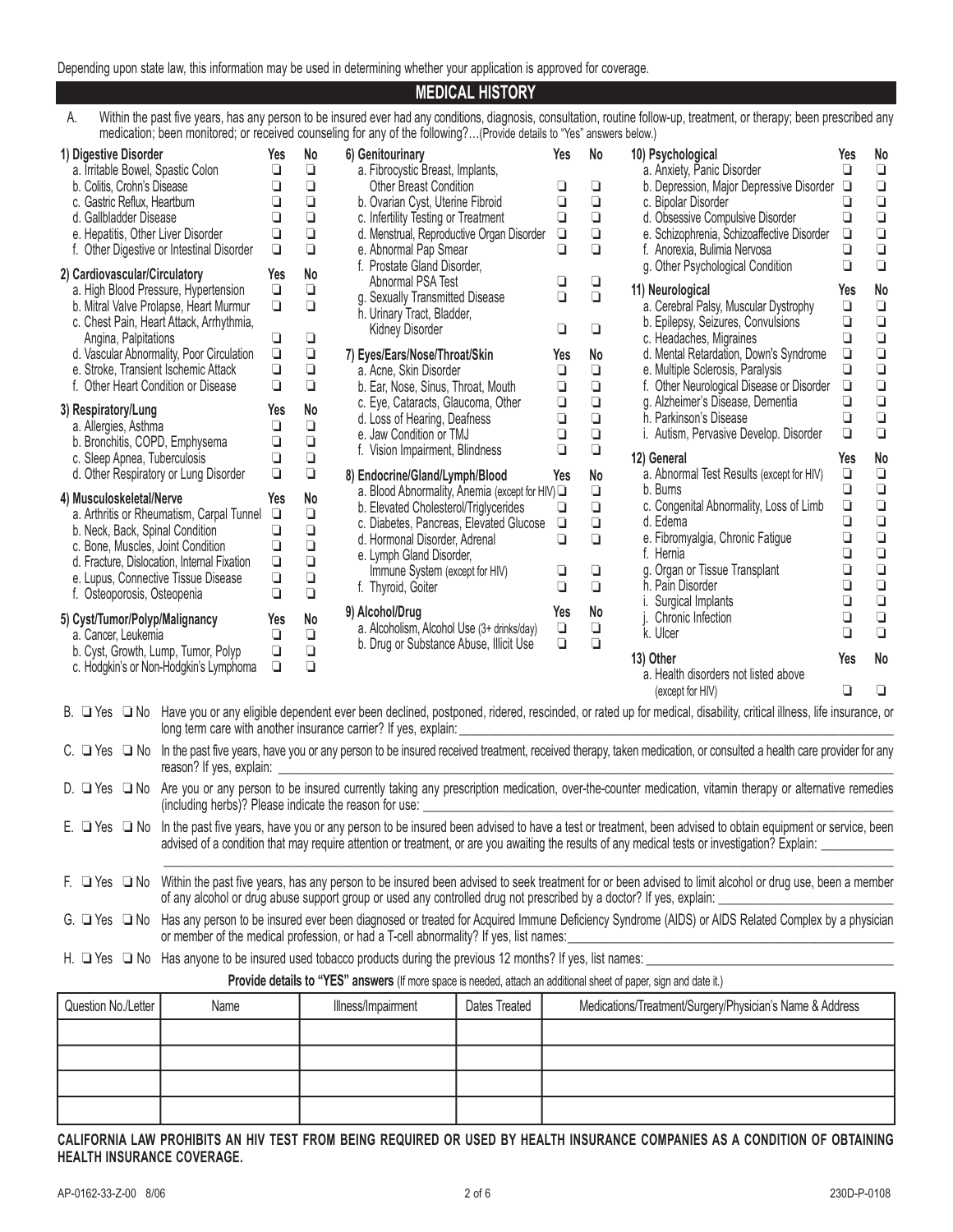#### **PRIOR COVERAGE**

❏ Yes ❏ No Are you or any dependents replacing health coverage that was in effect within the last 63 days?

❏ Yes ❏ No Do you or any dependents to be insured have or intend to keep any health insurance coverage, including COBRA and/or state continuation currently in force?

❏ Yes ❏ No Have you or any dependents ever been previously covered by PacifiCare? If yes, list PacifiCare ID #: \_\_\_\_\_\_\_\_\_\_\_\_\_\_\_\_\_\_\_\_\_\_\_\_\_\_\_\_\_\_\_\_\_\_\_\_\_\_\_\_\_\_\_\_\_\_\_\_

#### **If you answered "Yes" to any of the above questions, please complete the following section. If you answered "No" to all questions, please proceed to the Terms and Conditions of Insurance section.**

| Name(s) of covered individual | Insurance Company Name,<br>Address and Phone | Policy or Group<br>Number | Type of Coverage<br>(individual, employer group, short term,<br>COBRA, Medicare, other) | <b>Effective Date</b> | <b>Termination Date</b> |
|-------------------------------|----------------------------------------------|---------------------------|-----------------------------------------------------------------------------------------|-----------------------|-------------------------|
|                               |                                              |                           |                                                                                         |                       |                         |
|                               |                                              |                           |                                                                                         |                       |                         |
|                               |                                              |                           |                                                                                         |                       |                         |
|                               |                                              |                           |                                                                                         |                       |                         |

#### **HIPAA Eligible Individual Determination - Please indicate yes or no to the following:**

**Yes No**

❏ ❏ 1. As of the date on which you are applying for coverage, have you been insured under creditable coverage for at least 18 months with no more than a 63 day lapse in coverage?

❏ ❏ 2. Was your most recent period of coverage under a group health plan (employer-sponsored), a governmental plan, or a church plan?

❏ ❏ 3. If you were offered the option of continuation of coverage under COBRA, Cal-COBRA or a similar state continuation program, did you complete the allowable period of coverage?

❏ ❏ 4. Are you eligible for any of the following: a group health plan (employer-sponsored plan); Part A or Part B of Medicare; or a state plan under Medicaid, Medi-Cal, or any successor program?

❏ ❏ 5. Do you have other health insurance?

❏ ❏ 6. Was your most recent health insurance terminated for fraud, intentional misrepresentation of material fact, or individual nonpayment of premium?

**If you answered YES to questions 1 through 3 and NO to questions 4 through 6, you or your dependents may qualify as a HIPAA Eligible Individual, and we may waive the pre-existing limitation for you and your dependents on selected plans. If qualifying as a HIPAA Eligible Individual, please attach a certificate of creditable coverage from the prior plan, or any other documents to prove that you or your dependents had prior coverage.**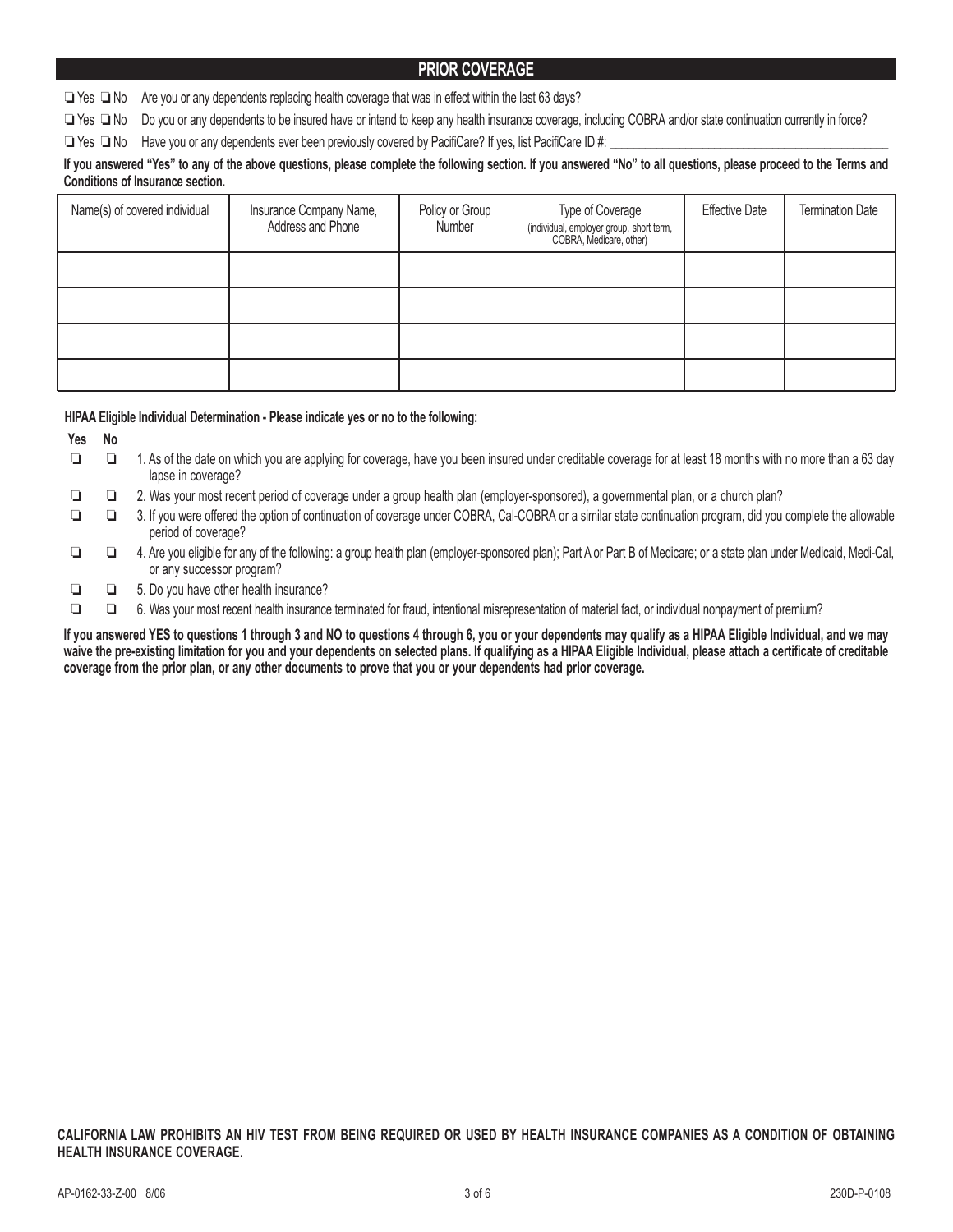#### **TERMS AND CONDITIONS OF INSURANCE**

You, the Applicant, shall furnish to PacifiCare Life and Health Insurance Company (PLHIC) or American Medical Security Life Insurance Company (hereinafter collectively PacifiCare) any information required for PacifiCare to underwrite and administer the insurance. You shall have records available for PacifiCare to inspect at any time while insurance is in force, and for up to the earlier of three years after the termination date or the final adjustment and settlement of claims is made. PLHIC reserves the right to waive or change any of the above requirements at any time.

PLHIC compensates producers for the sale of certain products. You may contact your producer for information regarding the amount or type of compensation paid by PLHIC.

#### **PACIFICARE UNDERWRITING REQUIREMENTS**

You are required to submit this Individual Application for Health Insurance (Application) for yourself and/or for all eligible dependents to be insured. **Insurance for any person is not effective until the date specified by PLHIC.** Depending upon the law, PLHIC may have the right to decline insurance for any person for whom information has been submitted in this Application.

#### **ADMINISTRATIVE FEE**

A \$25.00 service fee will be applied to any payment returned as non-negotiable.

#### **TERMINATION OF INSURANCE**

You may terminate insurance at any time by providing PacifiCare written notice prior to the requested termination date. The termination date will be the first of the month following receipt of the request. Insurance will terminate at 12:01 a.m. Central Standard Time on the termination date. PLHIC will terminate insurance if you fail to pay premium on the due date, except that coverage continues for a grace period of 31 days after the premium due date. You will be responsible to pay premium for the grace period coverage unless, before any premium due date, you provide written notice to PacifiCare of request to cancel. In addition to reasons for termination that are specified in the insurance policy, PLHIC may also reform or rescind coverage for fraud or material misrepresentation. When PLHIC terminates insurance, PacifiCare will provide you with a minimum of 31 days advance written notice of the termination date unless termination is due to nonpayment of premium, fraud or misrepresentation. Termination will not prejudice a valid claim existing on the termination date, unless termination is due to nonpayment of premium, fraud or misrepresentation.

Upon termination, you may request reinstatement of coverage by paying all applicable premium. A nonrefundable reinstatement fee may apply, where allowed by state law. Your payment will be deposited during review of your request. Depositing your check does not mean acceptance and does not guarantee reinstatement. PacifiCare can approve or decline reinstatement requests and will notify you in writing of its decision.

Benefits are not effective until you receive written approval from PLHIC. No action is taken on this Application until all required information is submitted. The deposit amount will be returned to you if this Application is declined.

#### **To be a valid application, your signature and the date you sign it are required. Signature Required-Applicant Agreement**

I understand that all answers will be relied upon by PacifiCare in the issuance of a certificate of insurance. I declare all statements contained in this entire Application about me and my dependents to be insured are true and correct to the best of my knowledge and that no material information has been withheld or omitted. I understand and agree that PacifiCare is not bound by any statement made by or to any producer unless written herein. I understand that no person other than an officer of PacifiCare has the authority to bind or alter benefits and that any such attempt by any producer is void and is not effective. **I agree that no coverage will be effective until written notification has been provided by PLHIC and that the actual effective date may not be the requested effective date.**

To assist with determining my creditable coverage, I authorize any insurance company, third-party administrator, plan administrator, pharmacy benefit manager, pharmacy, or other carrier or provider of health benefits to release to PacifiCare certificates of creditable coverage and all such information.

State law may require a group health plan to follow rules for use of medical history, rating, renewability, and replacement of prior coverage when the plan is issued to a self-employed individual, a sole proprietor, an independent contractor, a partner, or a sole employee of a Subchapter S or Chapter C corporation. I have been made aware of regulations that may apply in my state. The producer, if applicable, has advised me about the law and I hereby certify that I do not qualify for such group health plan.

**Any person who, knowingly and with intent to defraud any insurance company, submits an application or files a claim containing any materially false information may be found guilty of insurance fraud, which is a crime, in a court of law and may be subject to fines and confinement in prison. This will not be considered as a complete application unless all pages are attached and completed.**

• I hereby acknowledge receipt of the Notice of Information Practices. I understand that I may request an additional copy of this Notice at any time.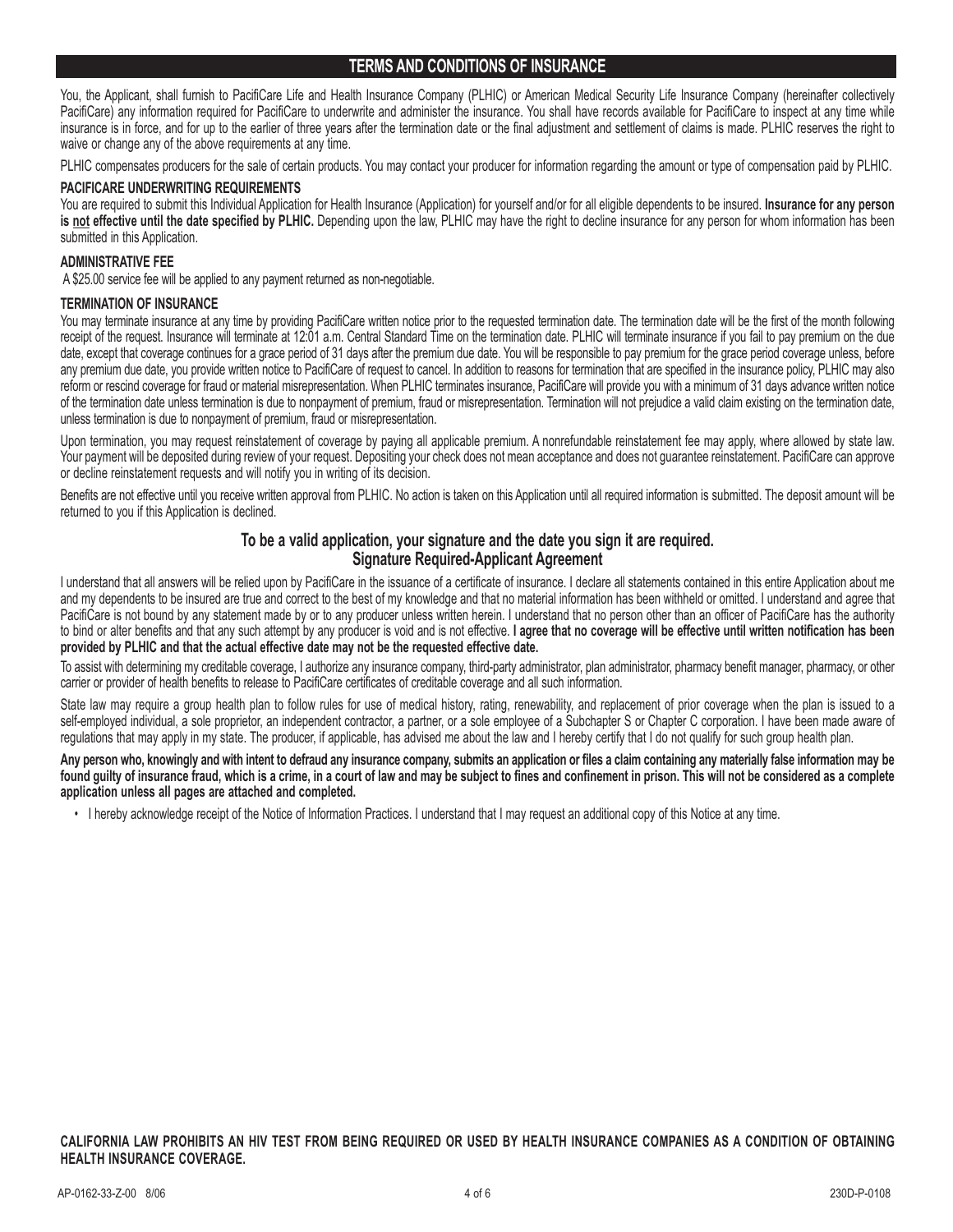**Arbitration Disclosure** - By signing below, I acknowledge that I have read, understand and agree to the Arbitration Disclosure and the Terms and Conditions on all the pages of this Application.

**I AGREE AND UNDERSTAND THAT ANY AND ALL DISPUTES, INCLUDING CLAIMS RELATING TO THE DELIVERY OF SERVICES UNDER THE PLAN AND CLAIMS OF MEDICAL MALPRACTICE (THAT IS AS TO WHETHER ANY MEDICAL SERVICES RENDERED UNDER THE HEALTH PLAN WERE UNNECESSARY OR UNAUTHORIZED OR WERE IMPROPERLY, NEGLIGENTLY OR INCOMPETENTLY RENDERED), EXCEPT FOR CLAIMS SUBJECT TO ERISA, BETWEEN ME AND MY DEPENDENTS ENROLLED IN THE PLAN (INCLUDING ANY HEIRS OR ASSIGNS) AND PACIFICARE LIFE AND HEALTH INSURANCE COMPANY OR ANY OF ITS PARENTS, SUBSIDIARIES OR AFFILIATES SHALL BE DETERMINED BY SUBMISSION TO BINDING ARBITRATION. ANY SUCH DISPUTE WILL NOT BE RESOLVED BY A LAWSUIT OR RESORT TO COURT PROCESS, EXCEPT AS THE FEDERAL ARBITRATION ACT PROVIDES FOR JUDICIAL REVIEW OF ARBITRATION PROCEEDINGS. ALL PARTIES TO THIS AGREEMENT ARE GIVING UP THEIR CONSTITUTIONAL RIGHT TO HAVE ANY SUCH DISPUTE DECIDED IN A COURT OF LAW BEFORE A JURY, AND INSTEAD ARE ACCEPTING THE USE OF BINDING ARBITRATION.**

#### **SIGNATURES**

• I understand that the policy for medical coverage will not pay benefits during the first 6 months after the effective date for a pre-existing disease or physical condition. However, the length of the exclusionary period for pre-existing conditions will be reduced by the number of days of my creditable coverage, as applicable, if I have not experienced a break in coverage of at least 63 days.

| Applicant's Signature <b>X</b>                                                                                                                                                                                                      |                                 | Date and the set of the set of the set of the set of the set of the set of the set of the set of the set of the                                                                                                                |  |  |  |
|-------------------------------------------------------------------------------------------------------------------------------------------------------------------------------------------------------------------------------------|---------------------------------|--------------------------------------------------------------------------------------------------------------------------------------------------------------------------------------------------------------------------------|--|--|--|
|                                                                                                                                                                                                                                     | (Parent or Legal Guardian Name) |                                                                                                                                                                                                                                |  |  |  |
| If signed by a representative of Applicant, please indicate the representative's authority to act on behalf of Applicant.                                                                                                           |                                 |                                                                                                                                                                                                                                |  |  |  |
| (If spouse/domestic partner is to be covered)                                                                                                                                                                                       |                                 | Date                                                                                                                                                                                                                           |  |  |  |
|                                                                                                                                                                                                                                     |                                 | Date                                                                                                                                                                                                                           |  |  |  |
| <b>PRODUCER INFORMATION</b>                                                                                                                                                                                                         |                                 |                                                                                                                                                                                                                                |  |  |  |
| . I certify that I have delivered the Notice of Information Practices to the applicant, as required by law.                                                                                                                         |                                 |                                                                                                                                                                                                                                |  |  |  |
|                                                                                                                                                                                                                                     |                                 |                                                                                                                                                                                                                                |  |  |  |
| Producer Address <b>Example 20</b> No. 2014 19:30:30 No. 2014 19:30:40 No. 2014 19:30:40 No. 2014 19:30:40 No. 2014 19:30:40 No. 2014 19:30:40 No. 2014 19:30:40 No. 2014 19:30:40 No. 2014 19:30:40 No. 2014 19:30:40 No. 2014 19: |                                 |                                                                                                                                                                                                                                |  |  |  |
|                                                                                                                                                                                                                                     |                                 |                                                                                                                                                                                                                                |  |  |  |
| General Agent Name/Number et al. 2006. The contract of the contract of the contract of the contract of the contract of the contract of the contract of the contract of the contract of the contract of the contract of the con      |                                 |                                                                                                                                                                                                                                |  |  |  |
|                                                                                                                                                                                                                                     |                                 | Date and the contract of the contract of the contract of the contract of the contract of the contract of the contract of the contract of the contract of the contract of the contract of the contract of the contract of the c |  |  |  |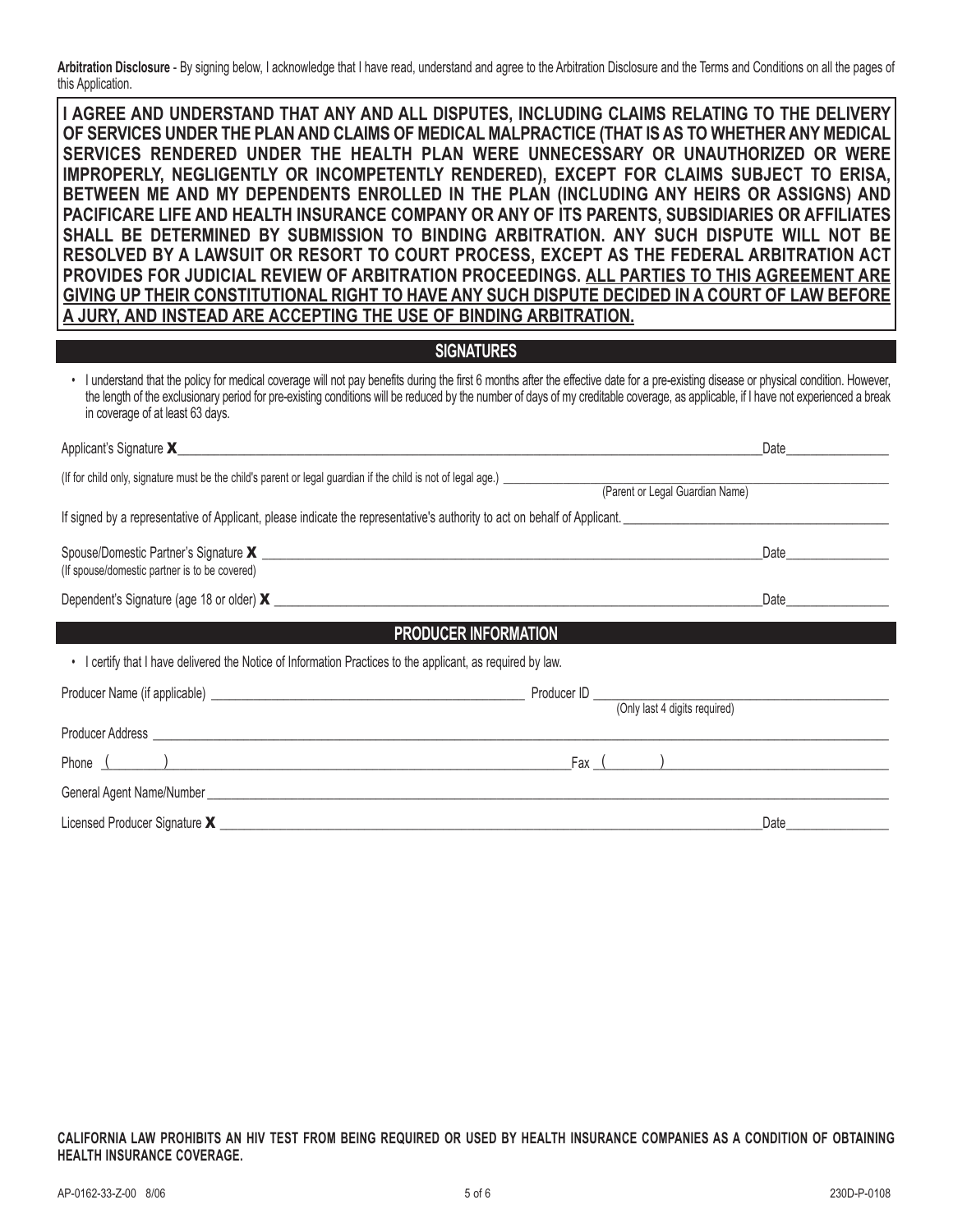#### **SIGNATURE REQUIRED/AUTHORIZATION TO RELEASE MEDICAL INFORMATION FOR UNDERWRITING**

**Please clearly print all information.**

I hereby authorize those physicians, medical practitioners, hospitals, clinics, veterans administration facilities, medical information services, such as, but not limited to, Ingenix, Inc. (Ingenix), urgent care facilities, and other medical or medically related entities, insurance or reinsurance companies, and consumer reporting agencies that have information available as to the present or former physical health condition, including drug or alcohol abuse, and/or treatment of me or my dependents to release any and all such information, including, but not limited to, medical records, health-care provider notes, pharmacy data, laboratory tests and results, diagnoses, treatment, and prognoses, to PacifiCare Life and Health Insurance Company, American Medical Security Life Insurance Company, or either company's designee (hereinafter collectively PacifiCare). I further authorize PacifiCare to disclose such protected health information to medical information services, such as, but not limited to, Ingenix. I understand the information obtained by use of this authorization may be used to determine eligibility for issuance of health coverage and eligibility for benefits under an existing policy for me and my dependents. This authorization is not applicable to psychotherapy notes.

I understand that information used or disclosed pursuant to this authorization may be subject to re-disclosure by PacifiCare and may no longer be protected by state or federal privacy law.

I agree that a photographic copy of this authorization shall be as valid as the original and that this authorization shall expire 30 months from the latest signature date below. I understand that I may request a copy of this authorization. I understand that I may revoke this authorization at any time in writing unless action has been taken in reliance on my authorization. Because this authorization is given as a condition of obtaining coverage, my revocation will not prevent PacifiCare from the right to contest a claim under the policy if another law so allows. Should my dependents or I refuse to sign this authorization, I understand it may affect my enrollment in the health plan. I understand that all pages must be attached and complete, including this authorization, for this Application to be considered complete and that incomplete applications may be rejected.

Applicant's Signature  $\mathbf{X}$  Date (If for child only, signature must be the child's parent or legal guardian if the child is not of legal age.)

If signed by a representative of Applicant, please indicate the representative's authority to act on behalf of Applicant.

| Spouse/Domestic Partner's Signature <b>X</b> _<br>(If spouse/domestic partner is covered) | Date |  |      |
|-------------------------------------------------------------------------------------------|------|--|------|
| Signature of each covered dependent age 18 and over:                                      |      |  |      |
|                                                                                           | Date |  | Date |
|                                                                                           | Date |  | Date |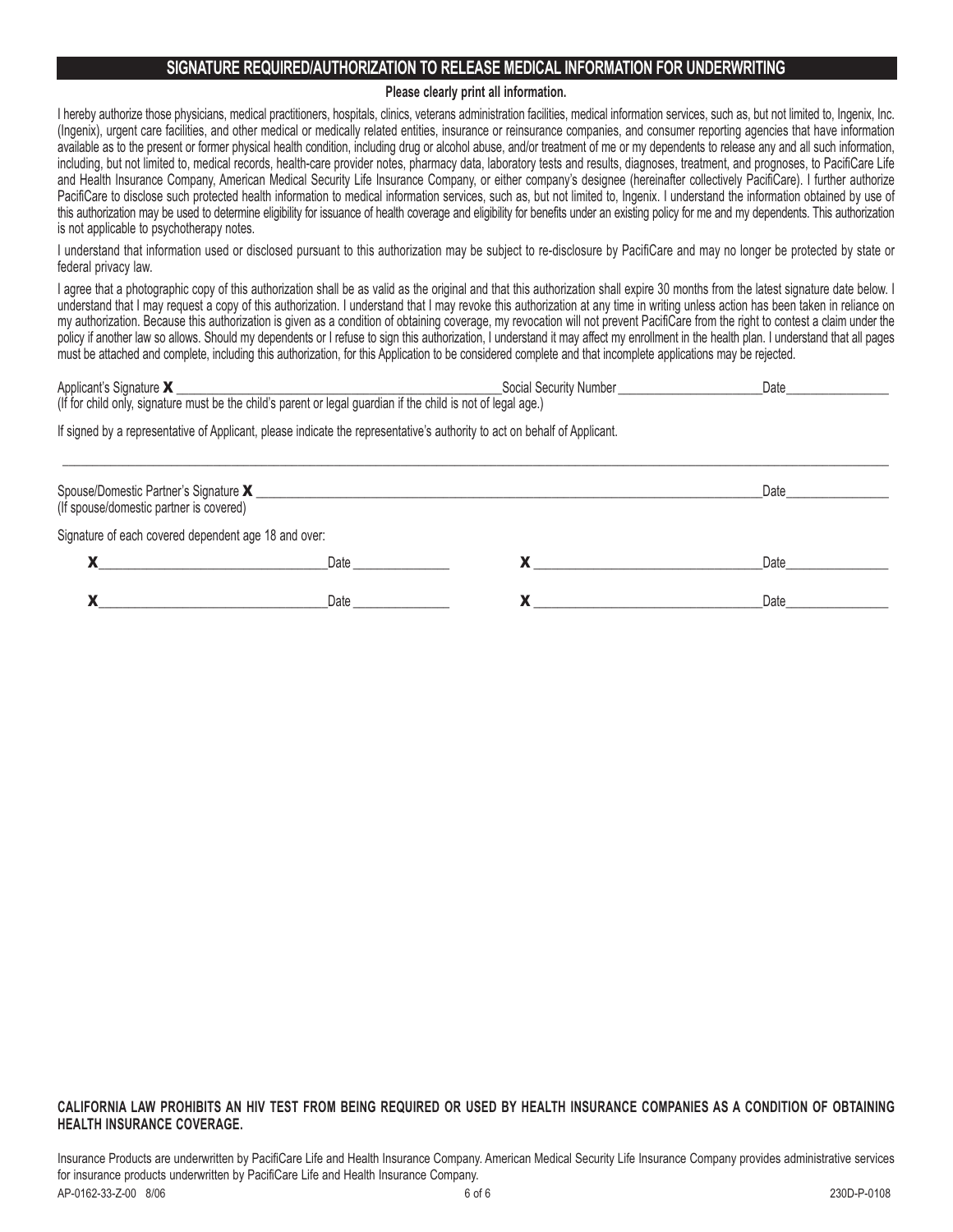# **Payment Authorization Form**

| <b>APPLICANT INFORMATION</b><br>A.                                                                                                                                                                                            |                                                                           |                                 |                                                                                                                                                                                                                                                                                                                                                                                                                                                                                                                                                                                                                                                                                                                                                                                                                                                                                       |                  |
|-------------------------------------------------------------------------------------------------------------------------------------------------------------------------------------------------------------------------------|---------------------------------------------------------------------------|---------------------------------|---------------------------------------------------------------------------------------------------------------------------------------------------------------------------------------------------------------------------------------------------------------------------------------------------------------------------------------------------------------------------------------------------------------------------------------------------------------------------------------------------------------------------------------------------------------------------------------------------------------------------------------------------------------------------------------------------------------------------------------------------------------------------------------------------------------------------------------------------------------------------------------|------------------|
| Last Name and the contract of the contract of the contract of the contract of the contract of the contract of the contract of the contract of the contract of the contract of the contract of the contract of the contract of |                                                                           |                                 |                                                                                                                                                                                                                                                                                                                                                                                                                                                                                                                                                                                                                                                                                                                                                                                                                                                                                       |                  |
| <b>INITIAL METHOD OF PAYMENT</b><br><b>B.</b>                                                                                                                                                                                 |                                                                           |                                 |                                                                                                                                                                                                                                                                                                                                                                                                                                                                                                                                                                                                                                                                                                                                                                                                                                                                                       |                  |
| Automatic Bank Draft (Complete Bank Draft Authorization below.)                                                                                                                                                               |                                                                           |                                 | Credit Card (Complete Credit Card Authorization below.)                                                                                                                                                                                                                                                                                                                                                                                                                                                                                                                                                                                                                                                                                                                                                                                                                               | □ Check Enclosed |
|                                                                                                                                                                                                                               | <b>CREDIT CARD AUTHORIZATION (AVAILABLE FOR FIRST MONTH PAYMENT ONLY)</b> |                                 |                                                                                                                                                                                                                                                                                                                                                                                                                                                                                                                                                                                                                                                                                                                                                                                                                                                                                       |                  |
| $\Box$ Visa                                                                                                                                                                                                                   | MasterCard                                                                |                                 |                                                                                                                                                                                                                                                                                                                                                                                                                                                                                                                                                                                                                                                                                                                                                                                                                                                                                       |                  |
|                                                                                                                                                                                                                               |                                                                           |                                 |                                                                                                                                                                                                                                                                                                                                                                                                                                                                                                                                                                                                                                                                                                                                                                                                                                                                                       |                  |
| (as it appears on credit card)                                                                                                                                                                                                |                                                                           |                                 |                                                                                                                                                                                                                                                                                                                                                                                                                                                                                                                                                                                                                                                                                                                                                                                                                                                                                       |                  |
|                                                                                                                                                                                                                               |                                                                           |                                 |                                                                                                                                                                                                                                                                                                                                                                                                                                                                                                                                                                                                                                                                                                                                                                                                                                                                                       |                  |
|                                                                                                                                                                                                                               |                                                                           |                                 |                                                                                                                                                                                                                                                                                                                                                                                                                                                                                                                                                                                                                                                                                                                                                                                                                                                                                       |                  |
| result in forfeiture of coverage.                                                                                                                                                                                             |                                                                           |                                 | As a convenience, I request and authorize American Medical Security Life Insurance Company (AMS) to charge the credit card account, identified above, for the payment<br>of the health plan premium and any fees for the payment option(s) designated. In submitting this payment authorization with the application, I understand that the initial<br>premium for the health plan may be adjusted based on the applicant's medical history (or that of any dependent to be covered) and agree that the additional amount(s)<br>required may be charged to this account. I further agree that should this card payment be dishonored, whether with or without cause and whether intentionally or inadvertently,<br>AMS will attempt to contact me but shall be under no liability whatsoever, including any fees imposed by the card issuer, even though such dishonor may ultimately |                  |
| (as it appears on credit card)                                                                                                                                                                                                |                                                                           |                                 |                                                                                                                                                                                                                                                                                                                                                                                                                                                                                                                                                                                                                                                                                                                                                                                                                                                                                       | Date             |
|                                                                                                                                                                                                                               |                                                                           |                                 | If the VISA/Mastercard request for payment is declined, a \$25 nonrefundable service fee may be applied when allowed by state law.                                                                                                                                                                                                                                                                                                                                                                                                                                                                                                                                                                                                                                                                                                                                                    |                  |
|                                                                                                                                                                                                                               |                                                                           |                                 | Note: If effective date of coverage is the 15 <sup>th</sup> of the month, you may be charged for $1\frac{1}{2}$ months of premium for the initial payment.                                                                                                                                                                                                                                                                                                                                                                                                                                                                                                                                                                                                                                                                                                                            |                  |
| <b>ONGOING METHOD OF PAYMENT</b><br>C.                                                                                                                                                                                        |                                                                           |                                 |                                                                                                                                                                                                                                                                                                                                                                                                                                                                                                                                                                                                                                                                                                                                                                                                                                                                                       |                  |
| Automatic Monthly Bank Draft (Complete Bank Draft Authorization below.)                                                                                                                                                       |                                                                           |                                 |                                                                                                                                                                                                                                                                                                                                                                                                                                                                                                                                                                                                                                                                                                                                                                                                                                                                                       |                  |
| Direct Bill Choose One: (Fees may apply.)<br>$\Box$ Quarterly                                                                                                                                                                 | Semiannual                                                                | $\Box$ Annual                   | $\Box$ Monthly Direct Bill (available in CA only)                                                                                                                                                                                                                                                                                                                                                                                                                                                                                                                                                                                                                                                                                                                                                                                                                                     |                  |
| $\Box$ List Bill*                                                                                                                                                                                                             | * Additional forms are required. Not available in some states.            |                                 |                                                                                                                                                                                                                                                                                                                                                                                                                                                                                                                                                                                                                                                                                                                                                                                                                                                                                       |                  |
|                                                                                                                                                                                                                               |                                                                           | <b>BANK DRAFT AUTHORIZATION</b> |                                                                                                                                                                                                                                                                                                                                                                                                                                                                                                                                                                                                                                                                                                                                                                                                                                                                                       |                  |
| Type of Account: □ Checking □ Savings                                                                                                                                                                                         |                                                                           |                                 |                                                                                                                                                                                                                                                                                                                                                                                                                                                                                                                                                                                                                                                                                                                                                                                                                                                                                       |                  |
| Account Holder's Name<br>(As it appears on financial institution records.)                                                                                                                                                    |                                                                           |                                 |                                                                                                                                                                                                                                                                                                                                                                                                                                                                                                                                                                                                                                                                                                                                                                                                                                                                                       |                  |
|                                                                                                                                                                                                                               |                                                                           |                                 |                                                                                                                                                                                                                                                                                                                                                                                                                                                                                                                                                                                                                                                                                                                                                                                                                                                                                       |                  |
|                                                                                                                                                                                                                               |                                                                           |                                 | I hereby authorize AMS to initiate debit entries to the account and the financial institution named above. AMS will not be held responsible for policy lapse or cancellation<br>due to nonpayment of premium if the withdrawal is presented and not honored for any reason and the amount due is not paid. AMS is not responsible for charges I may<br>incur from my bank due to late notification of the termination or change. This authorization is to remain in full force and effect until AMS has received written notice of my<br>intention to terminate this authorization. I understand that I must give at least 30 days advance notice to terminate or change this authorization.                                                                                                                                                                                          |                  |
|                                                                                                                                                                                                                               |                                                                           |                                 | If the automatic bank draft or direct payment by check transaction is returned for any reason, a \$25 nonrefundable service fee will be applied when allowed by state law.                                                                                                                                                                                                                                                                                                                                                                                                                                                                                                                                                                                                                                                                                                            |                  |
|                                                                                                                                                                                                                               |                                                                           |                                 | If payment is submitted by my employer, I will need to complete a payment disclaimer form, when required and/or permitted by state law.                                                                                                                                                                                                                                                                                                                                                                                                                                                                                                                                                                                                                                                                                                                                               |                  |
|                                                                                                                                                                                                                               |                                                                           |                                 | Signature of Primary Applicant/Parent or Legal Guardian X [Cross Concentration Concentration Concentration Concentration Concentration Concentration Concentration Concentration Concentration Concentration Concentration Con                                                                                                                                                                                                                                                                                                                                                                                                                                                                                                                                                                                                                                                        |                  |
|                                                                                                                                                                                                                               |                                                                           |                                 |                                                                                                                                                                                                                                                                                                                                                                                                                                                                                                                                                                                                                                                                                                                                                                                                                                                                                       | Date             |
|                                                                                                                                                                                                                               |                                                                           |                                 |                                                                                                                                                                                                                                                                                                                                                                                                                                                                                                                                                                                                                                                                                                                                                                                                                                                                                       |                  |

American Medical Security Life Insurance Company, 3100 AMS Blvd., P.O. Box 19032, Green Bay, WI 54307-9032, (800) 232-5432, underwrites fully insured products and provides administrative services for PacifiCare Life and Health Insurance Company and PacifiCare Life Assurance Company.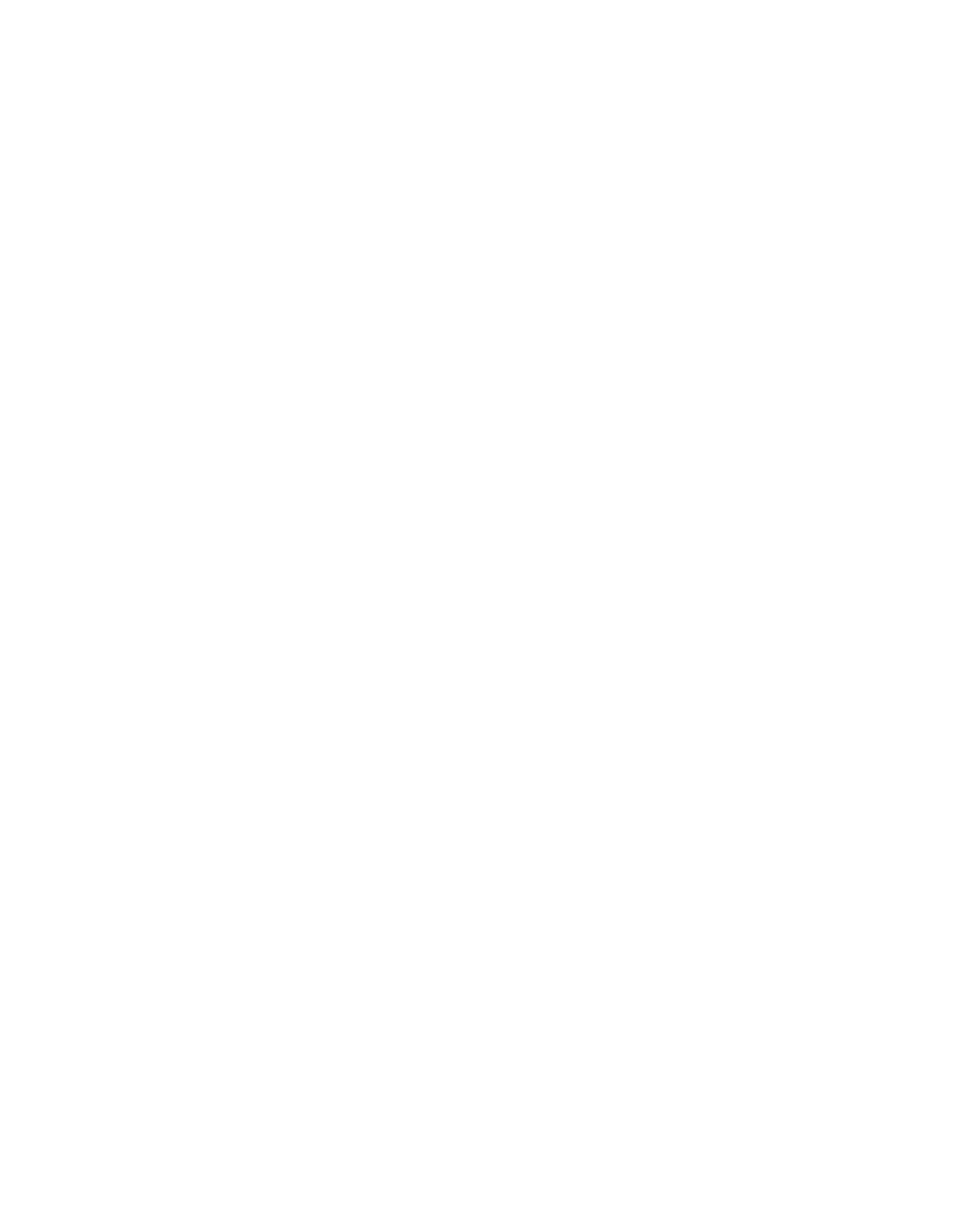#### **NOTICE OF INFORMATION PRACTICES NOTICE OF PRIVACY PRACTICES**

#### **THIS NOTICE DESCRIBES HOW HEALTH INFORMATION ABOUT YOU MAY BE USED AND DISCLOSED AND HOW YOU CAN GET ACCESS TO THIS INFORMATION. PLEASE REVIEW IT CAREFULLY.**

We (including our affiliates listed at the end of this notice) are required by law to protect the privacy of your health information. We are also required to send you this notice, which explains how we may use information about you and when we can give out or "disclose" that information to others. You also have rights regarding your health information that are described in this notice.

The terms "information" or "health information" in this notice include any personal information that is created or received by a health care provider or health plan that relates to your physical or mental health or condition, the provision of health care to you, or the payment for such health care.

We have the right to change our privacy practices. If we do, we will provide the revised notice to you within 60 days by direct mail or post it on our Web sites listed at the bottom of this page.

#### **How We Use or Disclose Information**

**We must** use and disclose your health information to provide information:

- To you or someone who has the legal right to act for you (your personal representative);
- To the Secretary of the Department of Health and Human Services, if necessary, to make sure your privacy is protected; and
- Where required by law.

**We have the right to** use and disclose health information to pay for your health care and operate our business. For example, we may use your health information:

- **For Payment** of premiums due us and to process claims for health care services you receive.
- **For Treatment.** We may disclose health information to your physicians or hospitals to help them provide medical care to you.
- **For Health Care Operations.**We may use or disclose health information as necessary to operate and manage our business and to help manage your health care coverage. For example, we might conduct or arrange for medical review, legal services, and auditing functions, including fraud and abuse detection or compliance programs.
- **To Provide Information on Health Related Programs or Products** such as alternative medical treatments and programs or about health related products and services.
- **To Plan Sponsors.**If your coverage is through an employer group health plan, we may share summary health information and enrollment and disenrollment information with the plan sponsor. In addition, we may share other health information with the plan sponsor for plan administration if the plan sponsor agrees to special restriction on its use and disclosure of the information.
- **For Appointment Reminders.** We may use health information to contact you for appointment reminders with providers who provide medical care to you.

**We may** use or disclose your health information for the following purposes under limited circumstances:

- **To Persons Involved With Your Care.** We may use or disclose your health information to a person involved in your care, such as a family member, when you are incapacitated or in an emergency, or when permitted by law.
- **For Public Health Activities** such as reporting disease outbreaks.
- **For Reporting Victims of Abuse, Neglect, or Domestic Violence** to government authorities, including a social service or protective service agency.
- **For Health Oversight Activities** such as governmental audits and fraud and abuse investigations.
- **For Judicial or Administrative Proceedings** such as in response to a court order, search warrant or subpoena.
- **For Law Enforcement Purposes** such as providing limited information to locate a missing person.
- **To Avoid a Serious Threat to Health or Safety** by, for example, disclosing information to public health agencies.
- **For Specialized Government Functions** such as military and veteran activities, national security and intelligence activities, and for the protective services for the President and others.
- **For Workers' Compensation**including disclosures required by state workers compensation laws of job-related injuries.
- **For Research Purposes** such as research related to the prevention of disease or disability, if the research study meets all privacy law requirements.
- **To Provide Information Regarding Decedents.** We may disclose information to a coroner or medical examiner to identify a deceased person, determine a cause of death, or as authorized by law. We may also disclose information to funeral directors as necessary to carry out their duties.
- **For Organ Procurement Purposes.**We may use or disclose information for procurement, banking, or transplantation of organs, eyes, or tissue.

If none of the above reasons apply, **then we must get your written authorization to use or disclose your health information.** If a use or disclosure of health information is prohibited or materially limited by other applicable law, it is our intent to meet the requirements of the more stringent law. In some states, your authorization may also be required for disclosure of your health information. In many states, your authorization may be required in order for us to disclose your highly confidential health information. Once you give us authorization to release your health information, we cannot guarantee that the person to whom the information is provided will not disclose the information. You may take back or "revoke" your written authorization, except if we have already acted based on your authorization. To revoke an authorization, contact the phone number listed on your ID card.

#### **What Are Your Rights**

The following are your rights with respect to your health information:

• **You have the right to ask to restrict** uses or disclosures of your information for treatment, payment, or health care operations. You also have the right to ask to restrict disclosures to family members or to others who are involved in your health care or payment for your health care. We may also have policies on dependent access that may authorize certain restrictions.

**Please note that while we will try to honor your request and will permit requests consistent with its policies, we are not required to agree to any restriction.** 

- **You have the right to ask to receive confidential communications** of information in a different manner or at a different place (for example, by sending information to a P.O. Box instead of your home address).
- **You have the right to see and obtain a copy** of health information that may be used to make decisions about you such as claims and case or medical management records. You also may receive a summary of this health information. You must make a written request to inspect and copy your health information. In certain limited circumstances, we may deny your request to inspect and copy your health information.
- **You have the right to ask to amend** information we maintain about you if you believe the health information about you is wrong or incomplete. We will notify you within 30 days if we deny your request and provide a reason for our decision. If we deny your request, you may have a statement of your disagreement added to your health information. We will notify you in writing of any amendments we make at your request. We will provide updates to all parties that have received information from us within the past two years (seven years for support organizations).
- **You have the right to receive an accounting** of disclosures of your information made by us during the six years prior to your request. This accounting will not include disclosures of information: (i) made prior to April 14, 2003; (ii) for treatment, payment, and health care operations purposes; (iii) to you or pursuant to your authorization; and (iv) to correctional institutions or law enforcement officials; and (v) other disclosures that federal law does not require use to provide an accounting.
- **You have the right to a paper copy of this notice.** You may ask for a copy of this notice at any time. Even if you have agreed to receive this notice electronically, you are still entitled to a paper copy of this notice upon request. In addition, you may obtain a copy of this notice at our Web sites, www.eAMS.com or www.goldenrule.com.

#### **Exercising Your Rights**

- **Contacting your Health Plan.** If you have any questions about this notice or want to exercise any of your rights, please call the phone number on your ID card.
- **Filing a Complaint.** If you believe your privacy rights have been violated, you may file a complaint with us at the following address: Golden Rule Insurance Company, Privacy Officer, 7440 Woodland Drive, Indianapolis, IN 47278-1719.

You may also notify the Secretary of the U.S. Department of Health and Human Services of your complaint. **We will not take any action against you for filing a complaint.** 

#### **Fair Credit Reporting Act Notice**

In some cases, we may ask a consumer-reporting agency to compile an investigative consumer report about you. If we request such a report, we will notify you promptly with the name and address of the agency that will furnish the report. You may request in writing to be interviewed as part of the investigation. The agency may retain a copy of the report. The agency may disclose it to other persons as allowed by the federal Fair Credit Reporting Act. We may disclose information solely about our transactions or experiences with you or our affiliates.

#### **Medical Information Bureau**

In conjunction with our membership in the Medical Information Bureau (MIB), we or our reinsurers may make a report of your personal information to MIB. MIB is a nonprofit organization of life and health insurance companies that operates an information exchange on behalf of its members.

If you submit an application or claim for benefits to another MIB member company for life or health insurance company, the MIB, upon request, will supply such company with information regarding you that it has in its file.

If you question the accuracy of information in the MIB's file, you may seek a correction in accordance with the procedures set forth in the federal Fair Credit Reporting Act. Contact MIB at: MIB, Inc., P.O. Box 105, Essex Station, Boston, MA 02112, (866) 692-6901, www.mib.comor (TTY) (866) 346-3642.

#### **FINANCIAL INFORMATION PRIVACY NOTICE**

We (including our affiliates listed at the end of this notice) are committed to maintaining the confidentiality of your personal financial information. For the purposes of this notice, "personal financial information" means information, other than health information, about an insured or an applicant for health care coverage that identifies the individual, is not generally publicly available and is collected from the individual or is obtained in connection with providing health care coverage to the individual.

We collect personal financial information about you from the following sources:

- Information we receive from you on applications or other forms such as name, address, age and social security number, and
- Information about your transactions with us, our affiliates or others, such as premium payment history.

We do not disclose personal financial information about our insureds or former insureds to any third party, except as required or permitted by law.

We restrict access to personal financial information about you to employees, affiliates, and service providers who are involved in administering your health care coverage or providing services to you. We maintain physical, electronic, and procedural safeguards that comply with federal standards to guard your personal financial information.

We may disclose personal financial information to financial institutions which perform services for us. These services may include marketing our products or services or joint marketing of financial products or services.

The Notice of Information Practices, effective January 2007, is provided on behalf of American Medical Security Life Insurance Company, Golden Rule Insurance Company, PacifiCare Life and Health Insurance Company, PacifiCare Life Assurance Company, All Savers Insurance Company, and UnitedHealthcare, Inc. To obtain an authorization to release your personal information to another party, please go to the appropriate Web site listed at the bottom of the page.

#### NO-0537-00-1-00 1/07 230D-P-0108

Products are either underwritten or administered by: American Medical Security Life Insurance Company, PacifiCare Life and Health Insurance Company, and PacifiCare Life Assurance Company, www.eAMS.com; or All Savers Insurance Company and Golden Rule Insurance Company, www.GoldenRule.com.